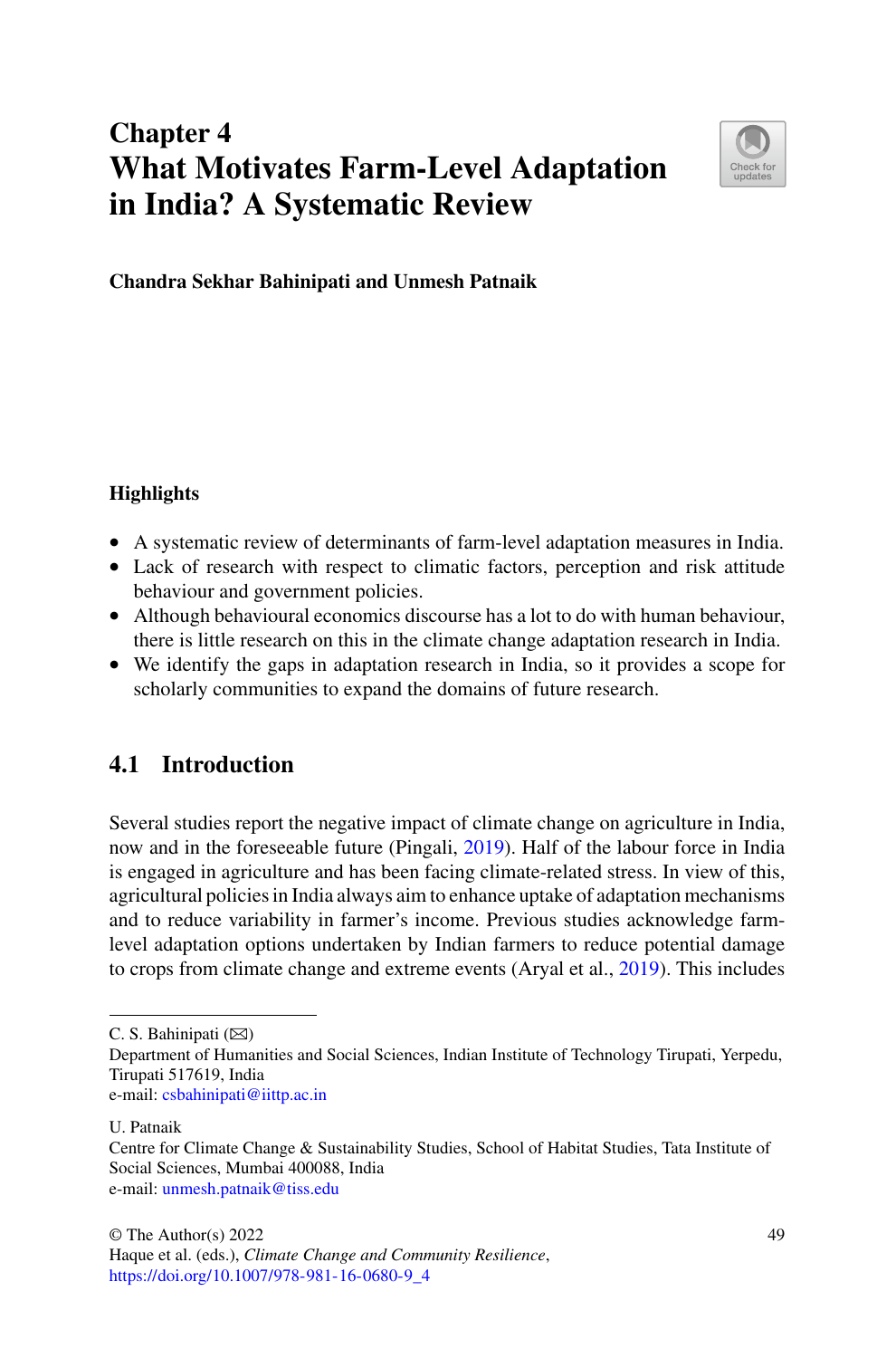crop diversification, drought/flood tolerant seeds, altering crop-calendar, crop choice; water management options, soil conservation techniques, etc. (see Below et al., [2010\)](#page-17-0). Although there is a paucity of micro-level studies to estimate pecuniary benefits in India, Patnaik, Das and Bahinipati [\(2019\)](#page-18-1) find that adopters are getting more output and revenue in the drought-prone regions. Further, Cariappa et al. [\(2020\)](#page-17-1) observe that insured agricultural households have more crop income and less outstanding debt. There are numerous qualitative papers that point out the positive benefits of adaptation (Singh, [2020\)](#page-18-2). Several papers from South Asia also document farmer adaptation in context of flood in India and Pakistan (Ahmed, [2022,](#page-16-1) Chap. 7 of this volume and Devi, Sam and Sathyan, [2022,](#page-17-2) Chap. 8 of this volume), in Sri Lanka drought (Vidanage, Kotagama and Dunusinghe, [2022,](#page-18-3) Chap. 15 of this volume) and extreme events in India (Ghosh & Roy, [2022,](#page-17-3) Chap. 26 of this volume).

Even though several policy initiatives are in place to promote farm-level adaptation measures, a low adoption rate is prevalent across states (see Kharumnuid et al., [2018\)](#page-17-4). Hence, identifying factors that influence farmer's adaptive behaviour is the major research inquiry for several papers. However, there is limited research on a systematic review of the literature on determinants of farm-level adaptation in India, and this chapter attempts to address this gap. The papers by Shaffril, Krauss and Samsuddin [\(2018\)](#page-18-4) and Dang et al. [\(2019\)](#page-17-5) are noteworthy exceptions and this chapter builds on Dang et al. [\(2019\)](#page-17-5) by focussing specifically on Indian literature. This chapter is organised as follows: the next section explains the methodology for selection of papers. The third and fourth sections reflect the factors that influence farmer's adaptive behaviour based on quantitative and qualitative studies. The fifth section provides concluding remarks and highlights the avenues for various research domains in the climate change adaptation research in India.

## **4.2 Methods and Materials**

This chapter aims to do a systematic review of determinants of farm-level adaptation options in India. In doing so, it has followed the four strategies of Preferred Reporting Items for Systematic Reviews and Meta-analysis method (PRISMA) method to select articles, i.e. identification, screening, eligibility and the inclusion (Shaffril et al., [2018\)](#page-18-4). With regard to the identification or literature search, several strings/keywords related to farm-level adaptation were used to search articles in the Web of Science database (see Table [4.1\)](#page-1-0). The search was conducted during January 2019, and

| Database       | Keywords used                                                                                                                                                                                                      |
|----------------|--------------------------------------------------------------------------------------------------------------------------------------------------------------------------------------------------------------------|
| Web of science | ("Climate smart agricultural practices" or "Coping strategies" or "Climate")<br>change adaptation" or "Farm-level adaptation measures") AND ("Farming"<br>Communities" or "Agriculture" or "Farmer") AND ("India") |

<span id="page-1-0"></span>**Table 4.1** The search string employed to identify studies for systematic review

*Source* Author's table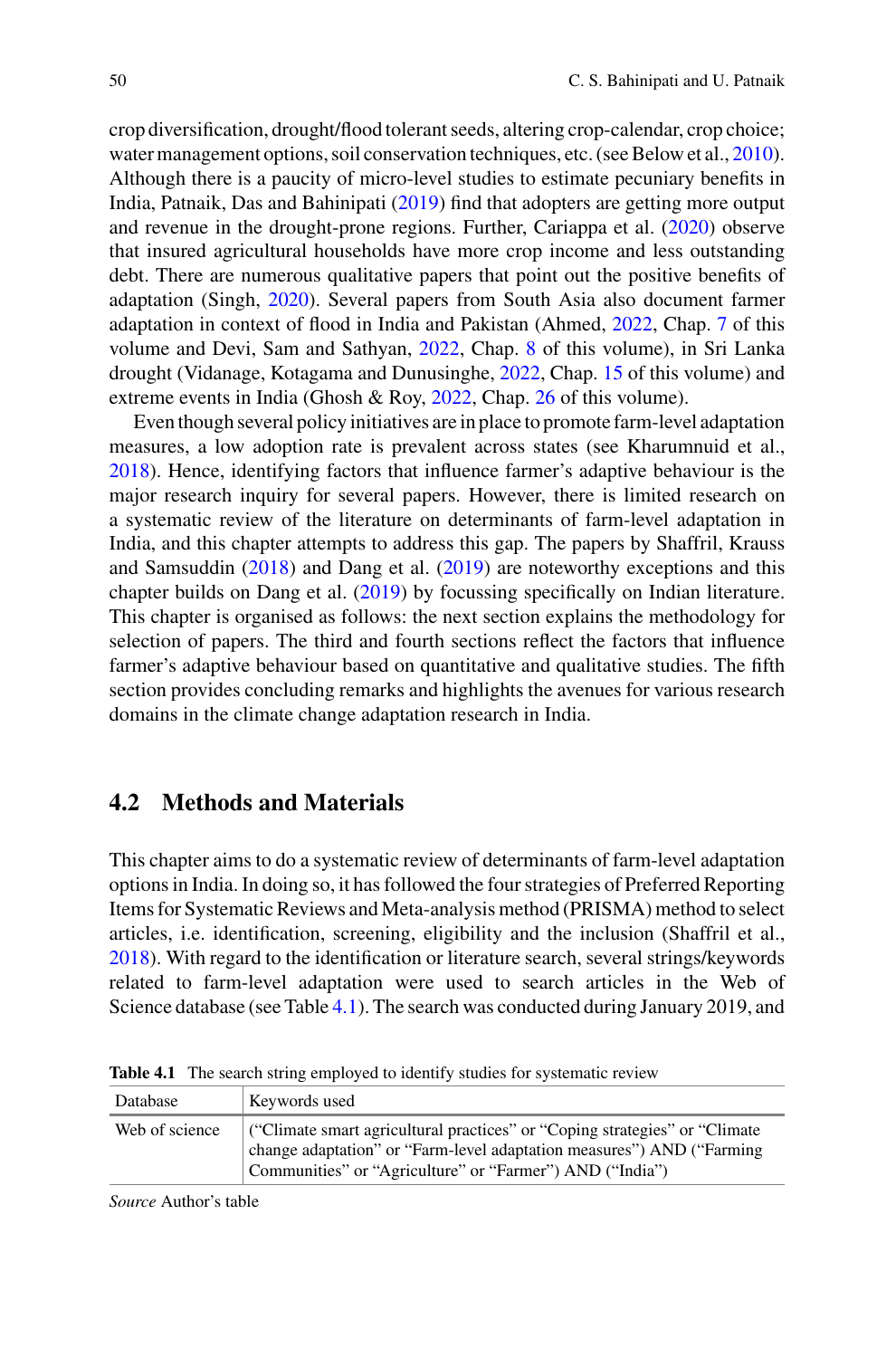

<span id="page-2-1"></span>**Fig. 4.1** PRISMA flow chart for the selection process. *Source* Author's figure

therefore, the papers obtained through this search must have been published before December 2018. In doing so, we have identified a total of 183 papers. After this inclusion and exclusion criteria were adopted. Inclusion was based on the literature type (empirical journal paper), time period (between 200[1](#page-2-0) and 2018), $<sup>1</sup>$  and country</sup> (India). Following this, around 37 articles were selected for the eligibility stage (see Fig. [4.1\)](#page-2-1), and the final selection of 29 papers was based on whether it looks into determinants of farm-level adaptation (See Fig. [4.1\)](#page-2-1). Following Bird et al. [\(2019\)](#page-17-6), we have also hand-searched citations of articles, and in doing so, we have selected an additional six papers. In sum, we arrived at a basket of 35 papers for systematic review, of which, 12 are quantitative and 23 are qualitative papers (see Fig. [4.2\)](#page-3-0).

<span id="page-2-0"></span> $<sup>1</sup>$  For the first time, the notion adaptation was discussed in the COP 13 (conference of the parties) held</sup> in Bali 2007, and after this, the scholarly communities have given emphasis to different dimensions of adaptation research (Pielke et al., [2007\)](#page-18-5); this is the main reason for choosing the time period between 2001 and 2018.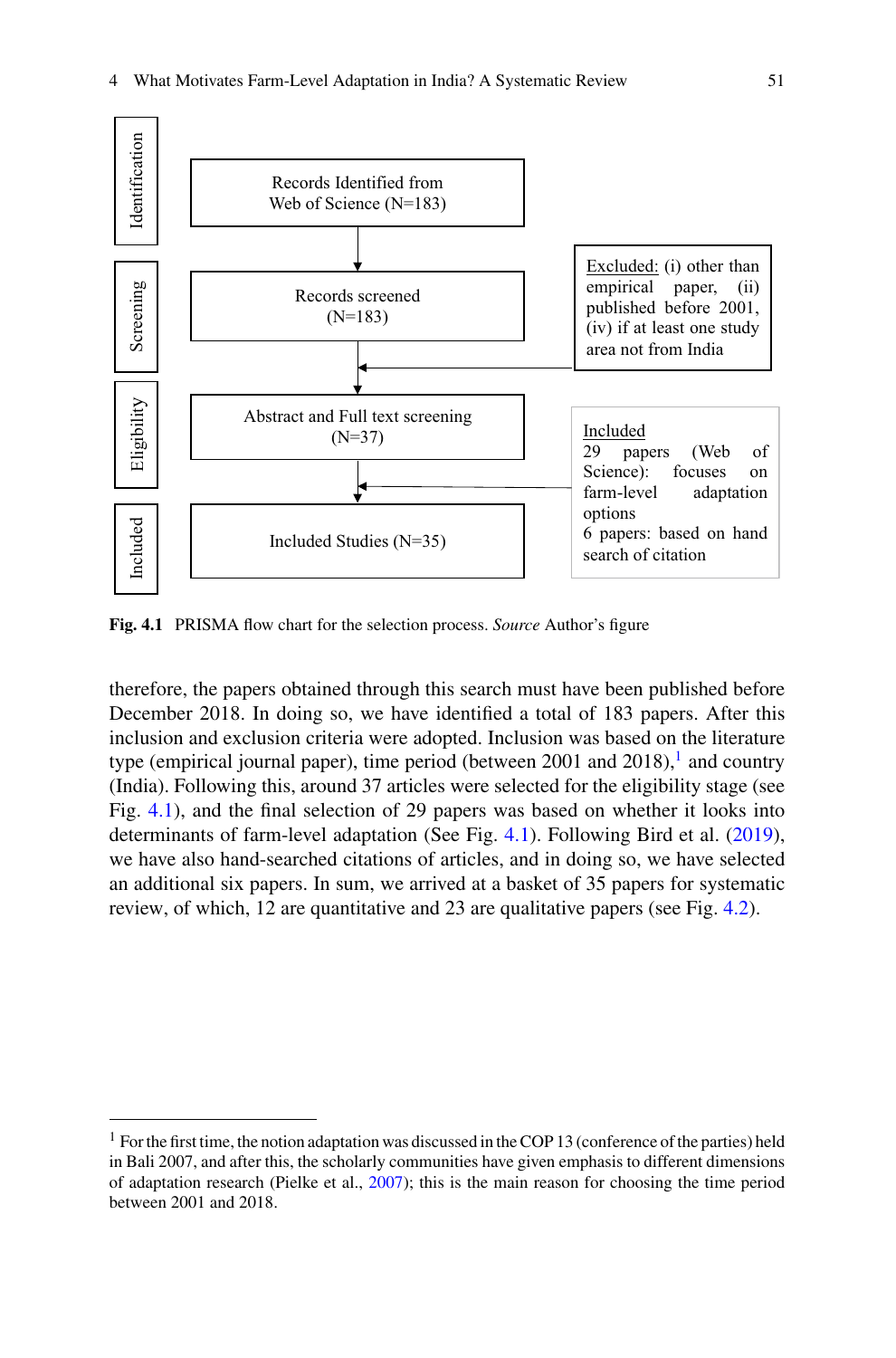<span id="page-3-0"></span>

# **4.3 Factors Influencing Farmer's Adaptive Behaviour: Quantitative Papers**

The review of quantitative papers reveals that the most frequently used determinants can be classified under seven broad categories, viz. (i) experience/perception on climate variability and extreme events, (ii) other risk and shocks (iii) socio-economic characteristics, (iv) farm characteristics, (v) access to institutions that include formal, informal, development policies and information, (vi) risk attitude behaviour and behavioural anomalies and (vii) others. Seven studies especially focussed on extreme events like cyclonic storms, floods and droughts are Bahinipati and Venkatachalam [\(2015\)](#page-16-2), Bahinipati [\(2015\)](#page-16-3), Mehar, Mittal and Prasad, [\(2016\)](#page-17-7), Panda, [\(2013\)](#page-18-6), Panda [\(2013\)](#page-18-7), Patnaik et al. [\(2019\)](#page-18-1) and Sahu and Mishra [\(2013\)](#page-18-8). The remaining five papers concentrate on climate variability, monsoon onset, etc., e.g. Jain et al. [\(2015\)](#page-17-8), Kakumanu et al. [\(2016\)](#page-17-9), Khatri-chhetri et al. [\(2017\)](#page-17-10), Kumar et al. [\(2011\)](#page-17-11) and Patil et al. [\(2018\)](#page-18-9). Table [4.2](#page-4-0) lists out the independent variables taken by the studies in the regression models.

## *4.3.1 Climate Change and Extreme Events*

Variables related to climatic aberrations are used as prime explanatory variables to identify whether farmers are adapting to climate change and climate sensitive options. Within these, two variants are found: (i) experienced climate variability and extreme events and (ii) perception. Out of the 12 papers, six focussed on the former while three papers consider variables related to the latter (see Fig. [4.3\)](#page-6-0). Although it is anticipated all the papers should consider variables related to either climate variability and extreme events or perception to find out event specific farm-level adaptation mechanisms, only eight papers have done so. Adaptation takes place in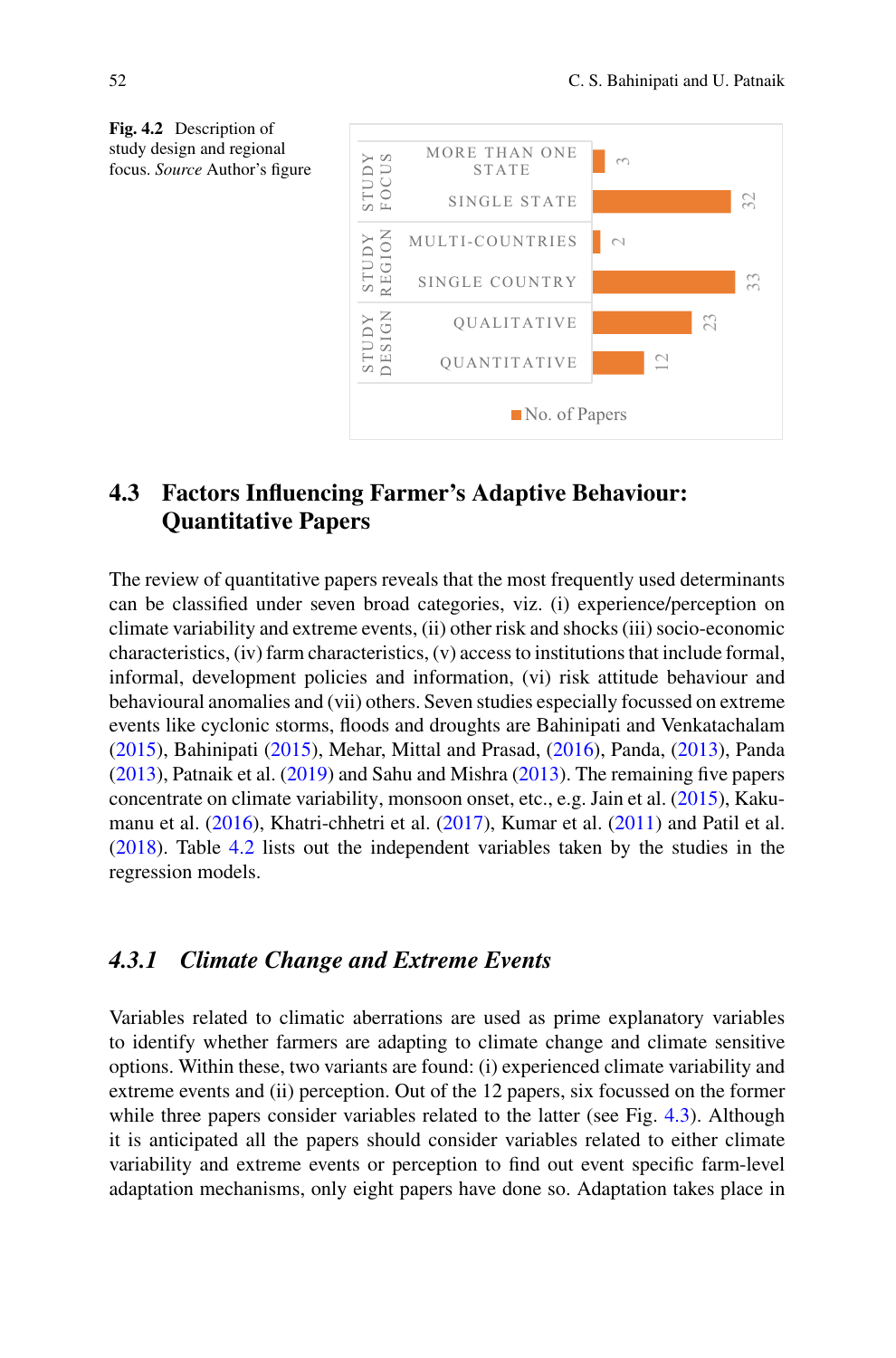<span id="page-4-0"></span>

|                                | Table 4.2 List of independent variables considered in the papers |                                                                                                                                                                                                                                                                                                                                                                                  |                                       |                             |                                                                                                                                                                                                                                                                                                                                                                                  |                                                                                                                                                                                                                                                                                                                                                                                  |                           |                                |                 |                                                                                                                                                                                                                                                                                                                                                                                  |                                       |                                       |
|--------------------------------|------------------------------------------------------------------|----------------------------------------------------------------------------------------------------------------------------------------------------------------------------------------------------------------------------------------------------------------------------------------------------------------------------------------------------------------------------------|---------------------------------------|-----------------------------|----------------------------------------------------------------------------------------------------------------------------------------------------------------------------------------------------------------------------------------------------------------------------------------------------------------------------------------------------------------------------------|----------------------------------------------------------------------------------------------------------------------------------------------------------------------------------------------------------------------------------------------------------------------------------------------------------------------------------------------------------------------------------|---------------------------|--------------------------------|-----------------|----------------------------------------------------------------------------------------------------------------------------------------------------------------------------------------------------------------------------------------------------------------------------------------------------------------------------------------------------------------------------------|---------------------------------------|---------------------------------------|
| Author                         | Venkatachalam<br>Bahinipati and<br>(2015)                        | Bahinipati Jain<br>(2015)                                                                                                                                                                                                                                                                                                                                                        | (2015)<br>et al.                      | et al. $(2016)$<br>Kakumanu | Khatri-chhetri<br>et al. (2017)                                                                                                                                                                                                                                                                                                                                                  | Kumar<br>(2011)<br>et al.                                                                                                                                                                                                                                                                                                                                                        | (2016)<br>Mehar<br>et al. | (2013)<br>Panda<br>et al.,     | (2013)<br>Panda | (2018)<br>et al.<br>Patil                                                                                                                                                                                                                                                                                                                                                        | $(2019)^{a}$<br>Patnaik<br>et al.     | Mishra<br>Sahu<br>and                 |
| Independent variables          |                                                                  |                                                                                                                                                                                                                                                                                                                                                                                  |                                       |                             |                                                                                                                                                                                                                                                                                                                                                                                  |                                                                                                                                                                                                                                                                                                                                                                                  |                           |                                |                 |                                                                                                                                                                                                                                                                                                                                                                                  |                                       | (2013)                                |
| Climatic change and shocks     |                                                                  |                                                                                                                                                                                                                                                                                                                                                                                  |                                       |                             |                                                                                                                                                                                                                                                                                                                                                                                  |                                                                                                                                                                                                                                                                                                                                                                                  |                           |                                |                 |                                                                                                                                                                                                                                                                                                                                                                                  |                                       |                                       |
| and/or affected<br>Experienced | ≻                                                                | ≻                                                                                                                                                                                                                                                                                                                                                                                | $\mathsf{I}$                          | ≻                           | $\mathbf{I}$                                                                                                                                                                                                                                                                                                                                                                     | ≻                                                                                                                                                                                                                                                                                                                                                                                | $\mathbf{I}$              | ≻                              | T               | $\mathbf{I}$                                                                                                                                                                                                                                                                                                                                                                     | ≻                                     | $\mathbf{I}$                          |
| Perception                     | $\mathsf{I}$                                                     | $\mathsf{I}$                                                                                                                                                                                                                                                                                                                                                                     | Υ                                     | $\mathsf{I}$                | L                                                                                                                                                                                                                                                                                                                                                                                | $\begin{array}{c} \hline \end{array}$                                                                                                                                                                                                                                                                                                                                            | $\mathsf I$               | Υ                              | Υ               | $\mathsf{I}$                                                                                                                                                                                                                                                                                                                                                                     | $\mathsf{I}$                          | $\mathsf{I}$                          |
| Other risks and<br>shocks      | I                                                                | $\begin{array}{c} \rule{0pt}{2.5ex} \rule{0pt}{2.5ex} \rule{0pt}{2.5ex} \rule{0pt}{2.5ex} \rule{0pt}{2.5ex} \rule{0pt}{2.5ex} \rule{0pt}{2.5ex} \rule{0pt}{2.5ex} \rule{0pt}{2.5ex} \rule{0pt}{2.5ex} \rule{0pt}{2.5ex} \rule{0pt}{2.5ex} \rule{0pt}{2.5ex} \rule{0pt}{2.5ex} \rule{0pt}{2.5ex} \rule{0pt}{2.5ex} \rule{0pt}{2.5ex} \rule{0pt}{2.5ex} \rule{0pt}{2.5ex} \rule{0$ | $\begin{array}{c} \end{array}$        | $\mathsf{I}$                | T                                                                                                                                                                                                                                                                                                                                                                                | $\begin{array}{c} \rule{0pt}{2.5ex} \rule{0pt}{2.5ex} \rule{0pt}{2.5ex} \rule{0pt}{2.5ex} \rule{0pt}{2.5ex} \rule{0pt}{2.5ex} \rule{0pt}{2.5ex} \rule{0pt}{2.5ex} \rule{0pt}{2.5ex} \rule{0pt}{2.5ex} \rule{0pt}{2.5ex} \rule{0pt}{2.5ex} \rule{0pt}{2.5ex} \rule{0pt}{2.5ex} \rule{0pt}{2.5ex} \rule{0pt}{2.5ex} \rule{0pt}{2.5ex} \rule{0pt}{2.5ex} \rule{0pt}{2.5ex} \rule{0$ | ≻                         | $\begin{array}{c} \end{array}$ | $\mathsf I$     | $\blacksquare$                                                                                                                                                                                                                                                                                                                                                                   | ≻                                     | $\mathbf{I}$                          |
|                                | Socio-economic characteristics of household and household head   |                                                                                                                                                                                                                                                                                                                                                                                  |                                       |                             |                                                                                                                                                                                                                                                                                                                                                                                  |                                                                                                                                                                                                                                                                                                                                                                                  |                           |                                |                 |                                                                                                                                                                                                                                                                                                                                                                                  |                                       |                                       |
| characteristics<br>Demographic | ≻                                                                | Y                                                                                                                                                                                                                                                                                                                                                                                | $\mathsf I$                           | ≻                           | ≻                                                                                                                                                                                                                                                                                                                                                                                | ≻                                                                                                                                                                                                                                                                                                                                                                                | ≻                         | ≻                              | Y               | $\begin{array}{c} \rule{0pt}{2.5ex} \rule{0pt}{2.5ex} \rule{0pt}{2.5ex} \rule{0pt}{2.5ex} \rule{0pt}{2.5ex} \rule{0pt}{2.5ex} \rule{0pt}{2.5ex} \rule{0pt}{2.5ex} \rule{0pt}{2.5ex} \rule{0pt}{2.5ex} \rule{0pt}{2.5ex} \rule{0pt}{2.5ex} \rule{0pt}{2.5ex} \rule{0pt}{2.5ex} \rule{0pt}{2.5ex} \rule{0pt}{2.5ex} \rule{0pt}{2.5ex} \rule{0pt}{2.5ex} \rule{0pt}{2.5ex} \rule{0$ | Υ                                     | Y                                     |
| Caste                          | $\mathbf{I}$                                                     | $\mathbb T$                                                                                                                                                                                                                                                                                                                                                                      | $\mathsf I$                           | $\mathsf I$                 | Y                                                                                                                                                                                                                                                                                                                                                                                | $\begin{array}{c} \hline \end{array}$                                                                                                                                                                                                                                                                                                                                            | $\mathsf I$               | $\mathsf I$                    | $\mathsf{I}$    | Y                                                                                                                                                                                                                                                                                                                                                                                | $\begin{array}{c} \hline \end{array}$ | $\begin{array}{c} \hline \end{array}$ |
| Education                      | ≻                                                                | Y                                                                                                                                                                                                                                                                                                                                                                                | $\mathsf I$                           | Υ                           | $\begin{array}{c} \rule{0pt}{2.5ex} \rule{0pt}{2.5ex} \rule{0pt}{2.5ex} \rule{0pt}{2.5ex} \rule{0pt}{2.5ex} \rule{0pt}{2.5ex} \rule{0pt}{2.5ex} \rule{0pt}{2.5ex} \rule{0pt}{2.5ex} \rule{0pt}{2.5ex} \rule{0pt}{2.5ex} \rule{0pt}{2.5ex} \rule{0pt}{2.5ex} \rule{0pt}{2.5ex} \rule{0pt}{2.5ex} \rule{0pt}{2.5ex} \rule{0pt}{2.5ex} \rule{0pt}{2.5ex} \rule{0pt}{2.5ex} \rule{0$ | ≻                                                                                                                                                                                                                                                                                                                                                                                | ≻                         | Y                              | Υ               | Y                                                                                                                                                                                                                                                                                                                                                                                | Y                                     | Y                                     |
| Asset and<br>income            | ≻                                                                | ≻                                                                                                                                                                                                                                                                                                                                                                                | ≻                                     | ≻                           | ≻                                                                                                                                                                                                                                                                                                                                                                                | ≻                                                                                                                                                                                                                                                                                                                                                                                | ≻                         | ≻                              | ≻               | ≻                                                                                                                                                                                                                                                                                                                                                                                | ≻                                     | ≻                                     |
| Migration and<br>remittance    | ≻                                                                | Y                                                                                                                                                                                                                                                                                                                                                                                | $\begin{array}{c} \end{array}$        | ≻                           | $\begin{array}{c} \rule{0pt}{2.5ex} \rule{0pt}{2.5ex} \rule{0pt}{2.5ex} \rule{0pt}{2.5ex} \rule{0pt}{2.5ex} \rule{0pt}{2.5ex} \rule{0pt}{2.5ex} \rule{0pt}{2.5ex} \rule{0pt}{2.5ex} \rule{0pt}{2.5ex} \rule{0pt}{2.5ex} \rule{0pt}{2.5ex} \rule{0pt}{2.5ex} \rule{0pt}{2.5ex} \rule{0pt}{2.5ex} \rule{0pt}{2.5ex} \rule{0pt}{2.5ex} \rule{0pt}{2.5ex} \rule{0pt}{2.5ex} \rule{0$ | $\begin{array}{c} \end{array}$                                                                                                                                                                                                                                                                                                                                                   | $\mathsf I$               | ≻                              | ≻               | $\begin{array}{c} \rule{0pt}{2.5ex} \rule{0pt}{2.5ex} \rule{0pt}{2.5ex} \rule{0pt}{2.5ex} \rule{0pt}{2.5ex} \rule{0pt}{2.5ex} \rule{0pt}{2.5ex} \rule{0pt}{2.5ex} \rule{0pt}{2.5ex} \rule{0pt}{2.5ex} \rule{0pt}{2.5ex} \rule{0pt}{2.5ex} \rule{0pt}{2.5ex} \rule{0pt}{2.5ex} \rule{0pt}{2.5ex} \rule{0pt}{2.5ex} \rule{0pt}{2.5ex} \rule{0pt}{2.5ex} \rule{0pt}{2.5ex} \rule{0$ | ≻                                     | $\mathsf I$                           |
| Agricultural<br>livelihood     | ≻                                                                | Υ                                                                                                                                                                                                                                                                                                                                                                                | $\begin{array}{c} \hline \end{array}$ | Υ                           | ≻                                                                                                                                                                                                                                                                                                                                                                                | ≻                                                                                                                                                                                                                                                                                                                                                                                | Υ                         | Y                              | ≻               | Υ                                                                                                                                                                                                                                                                                                                                                                                | $\begin{array}{c} \hline \end{array}$ | ≻                                     |
| characteristics<br>Farm        | $\mathbf{I}$                                                     | $\mathsf{I}$                                                                                                                                                                                                                                                                                                                                                                     | ≻                                     | ≻                           | ≻                                                                                                                                                                                                                                                                                                                                                                                | ≻                                                                                                                                                                                                                                                                                                                                                                                | $\mathbf{I}$              | ≻                              | ≻               | ≻                                                                                                                                                                                                                                                                                                                                                                                | ≻                                     | Y                                     |
| Access to institutions         |                                                                  |                                                                                                                                                                                                                                                                                                                                                                                  |                                       |                             |                                                                                                                                                                                                                                                                                                                                                                                  |                                                                                                                                                                                                                                                                                                                                                                                  |                           |                                |                 |                                                                                                                                                                                                                                                                                                                                                                                  |                                       |                                       |
| Formal                         | ≻                                                                | ≻                                                                                                                                                                                                                                                                                                                                                                                | $\begin{array}{c} \end{array}$        | Υ                           | I                                                                                                                                                                                                                                                                                                                                                                                | ≻                                                                                                                                                                                                                                                                                                                                                                                | ≻                         | ≻                              | Υ               | $\begin{array}{c} \end{array}$                                                                                                                                                                                                                                                                                                                                                   | Y                                     | Y                                     |
|                                |                                                                  |                                                                                                                                                                                                                                                                                                                                                                                  |                                       |                             |                                                                                                                                                                                                                                                                                                                                                                                  |                                                                                                                                                                                                                                                                                                                                                                                  |                           |                                |                 |                                                                                                                                                                                                                                                                                                                                                                                  |                                       | (continued)                           |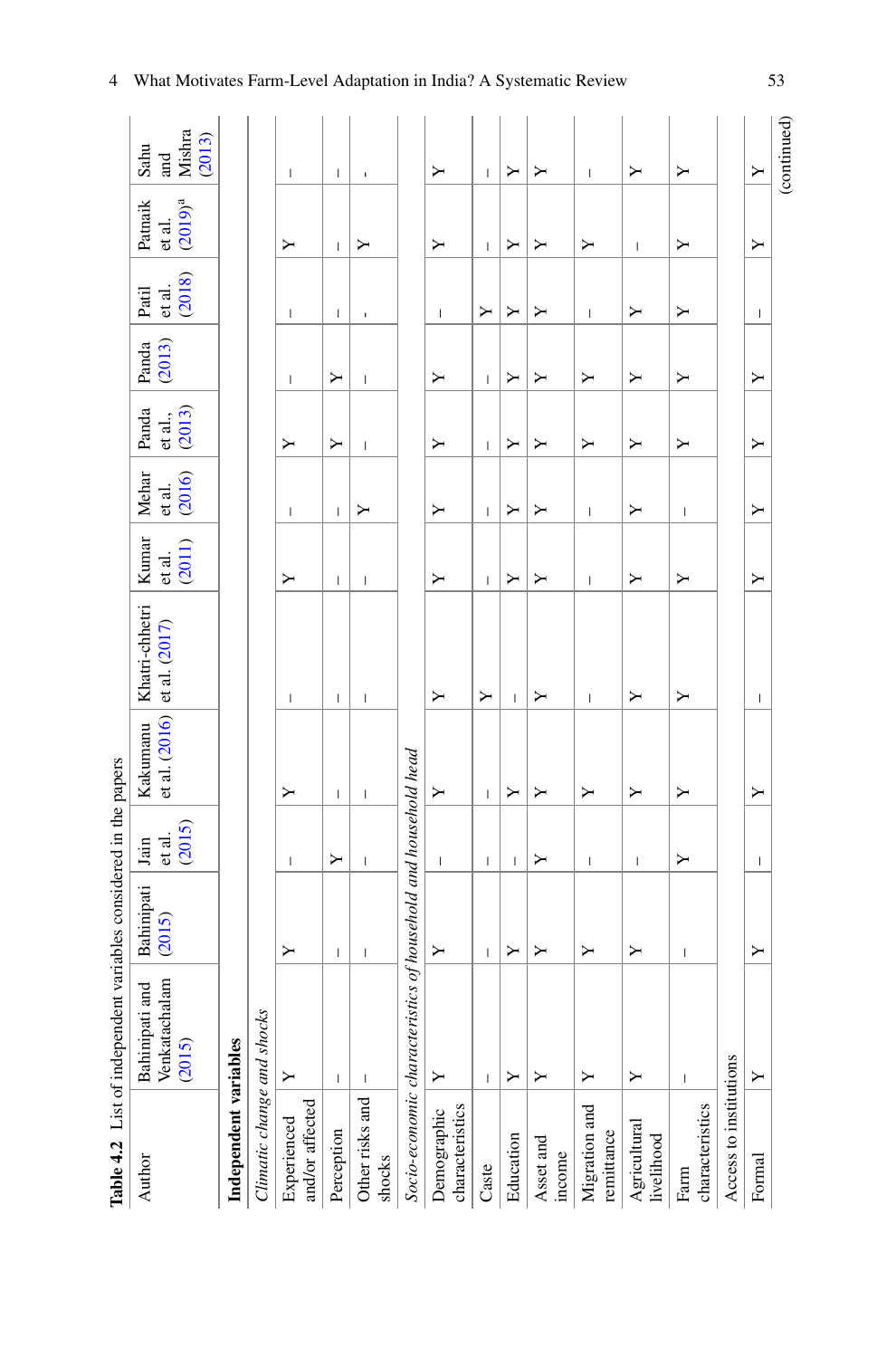| Table 4.2 (continued)        |                                                                                |   |                                                                                                                                                                                                                                                                                                                                                                                  |   |                                                                                                                                                                                                   |                          |   |   |   |                          |    |                                                                                        |
|------------------------------|--------------------------------------------------------------------------------|---|----------------------------------------------------------------------------------------------------------------------------------------------------------------------------------------------------------------------------------------------------------------------------------------------------------------------------------------------------------------------------------|---|---------------------------------------------------------------------------------------------------------------------------------------------------------------------------------------------------|--------------------------|---|---|---|--------------------------|----|----------------------------------------------------------------------------------------|
| Author                       | Bahinipati and Bahinipati Jain<br>Venkatachalam (2015) et al.<br>(2015) (2015) |   |                                                                                                                                                                                                                                                                                                                                                                                  |   | $\begin{tabular}{ l c c c c } \hline Kakumanu & Khatri-chhetri & Kumar & Methar & Panda & Panda\\ \hline et al. (2016) et al. (2017) & et al. & et al. & et al., & (2013)\\ \hline \end{tabular}$ |                          |   |   |   |                          |    | Patil Patnaik Sahu<br>et al. et al. and<br>(2018) $(2019)^a$ Mishra<br>(2013) $(2013)$ |
| Informal                     |                                                                                |   | I                                                                                                                                                                                                                                                                                                                                                                                |   | Ī                                                                                                                                                                                                 | I                        | Ī |   |   | Ī                        |    |                                                                                        |
| Development<br>policy        |                                                                                |   | I                                                                                                                                                                                                                                                                                                                                                                                | I | I                                                                                                                                                                                                 | $\overline{\phantom{a}}$ | Ī | I | I | $\overline{\phantom{a}}$ |    | I                                                                                      |
| Information                  |                                                                                | Ī |                                                                                                                                                                                                                                                                                                                                                                                  | Ī | I                                                                                                                                                                                                 | ≻                        | I |   |   | $\overline{\phantom{a}}$ | I  | I                                                                                      |
| <b>Other Characteristics</b> |                                                                                |   |                                                                                                                                                                                                                                                                                                                                                                                  |   |                                                                                                                                                                                                   |                          |   |   |   |                          |    |                                                                                        |
| Risk attitude<br>behaviour   |                                                                                | I |                                                                                                                                                                                                                                                                                                                                                                                  |   | I                                                                                                                                                                                                 |                          | I | I | I | I                        | I  | I                                                                                      |
| Others                       | I                                                                              | I | $\begin{array}{c} \rule{0pt}{2.5ex} \rule{0pt}{2.5ex} \rule{0pt}{2.5ex} \rule{0pt}{2.5ex} \rule{0pt}{2.5ex} \rule{0pt}{2.5ex} \rule{0pt}{2.5ex} \rule{0pt}{2.5ex} \rule{0pt}{2.5ex} \rule{0pt}{2.5ex} \rule{0pt}{2.5ex} \rule{0pt}{2.5ex} \rule{0pt}{2.5ex} \rule{0pt}{2.5ex} \rule{0pt}{2.5ex} \rule{0pt}{2.5ex} \rule{0pt}{2.5ex} \rule{0pt}{2.5ex} \rule{0pt}{2.5ex} \rule{0$ |   | I                                                                                                                                                                                                 | ≻                        | I | I | I |                          | ı. | ı                                                                                      |
| $V = 1, , L = VI$            |                                                                                |   |                                                                                                                                                                                                                                                                                                                                                                                  |   |                                                                                                                                                                                                   |                          |   |   |   |                          |    |                                                                                        |

*Y* denotes Yes and "-" represents no; <sup>a</sup> This paper was published online in the year 2017, and thus, it has appeared during search through web of science. Source<br>Author's table  $\begin{array}{c} \hline \end{array}$  denotes Yes and "–" represents no; aThis paper was published online in the year 2017, and thus, it has appeared during search through web of science. *Source* Author's table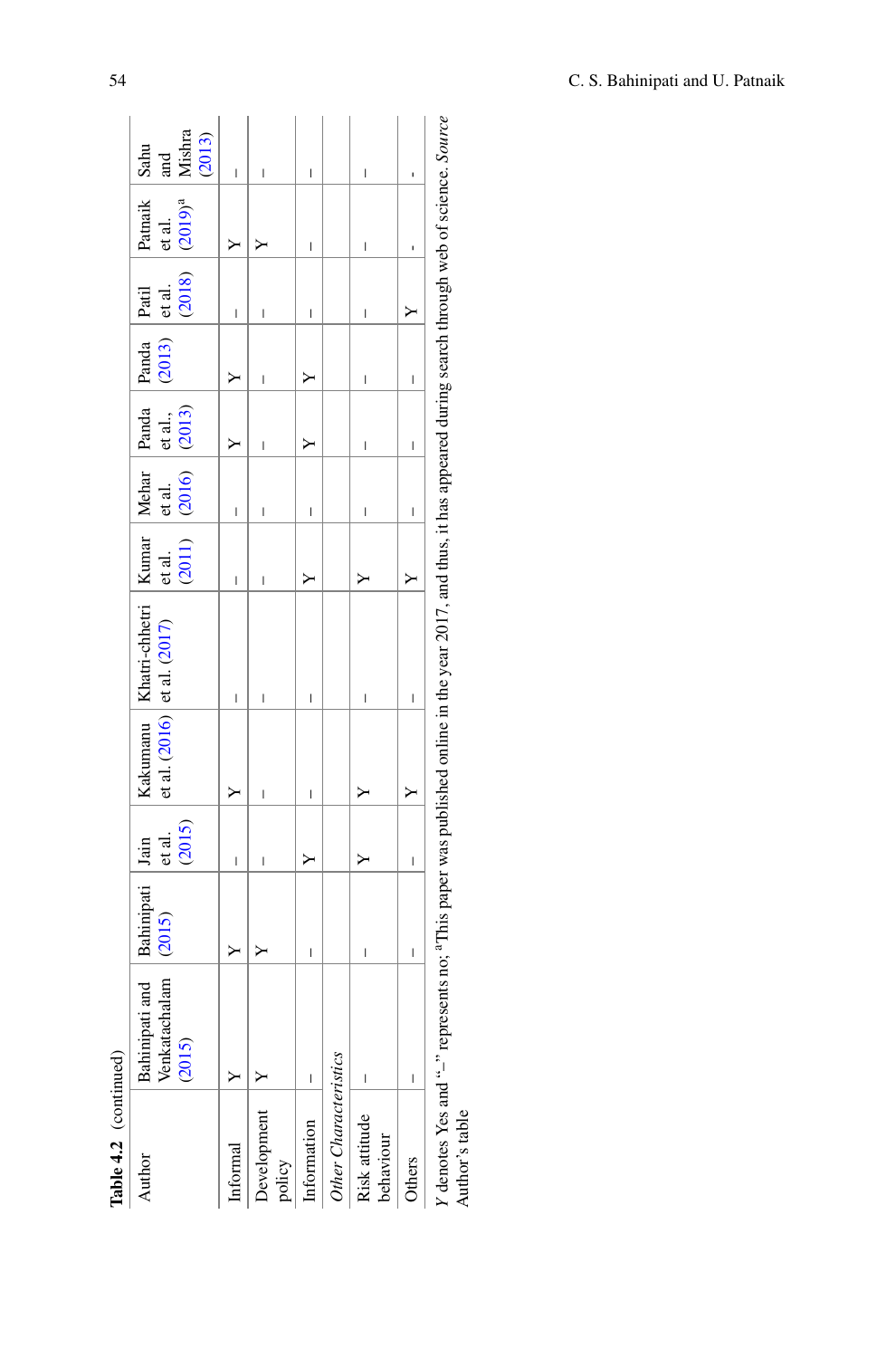<span id="page-6-0"></span>

two steps, i.e. first is the farmer's perception about climate change, and then adoption of several adaptation measures (Bahinipati & Venkatachalam, [2015\)](#page-16-2). Six papers consider extreme events as explanatory variables, and these are Panda [\(2013\)](#page-18-7), Panda et al. [\(2013\)](#page-18-6), Bahinipati [\(2015\)](#page-16-3), Bahinipati and Venkatachalam [\(2015\)](#page-16-2) and Kakumanu et al. [\(2016\)](#page-17-9), Patnaik et al. [\(2019\)](#page-18-1). Bahinipati and Venkatachalam [\(2015\)](#page-16-2) and Bahinipati [\(2015\)](#page-16-3) consider three variables to account for the impact of cyclones and floods, e.g. high, moderate and low. Kakumanu et al. [\(2016\)](#page-17-9) report that variables related to climatic shocks such as drought, untimely rain and irregular weather influence the adoption of farm mechanisation and supplementary irrigation. Likewise, Panda et al. [\(2013\)](#page-18-6) and Panda [\(2013\)](#page-18-7) find that loss incurred due to drought has significant positive association with adaptation options, but not statistically significant. Whereas, Patnaik et al. [\(2019\)](#page-18-1) observe that drought-affected farmers are more likely to undertake agricultural adaptation options.

Further, three papers considered perception as an independent variable, e.g. Jain et al. [\(2015\)](#page-17-8), Panda et al., [\(2013\)](#page-18-6) and Panda [\(2013\)](#page-18-7). Two perception variables were considered by Jain et al.  $(2015)$ , e.g. total rainfall amount and timing of monsoon  $\omega$  onset<sup>2</sup>, and in fact, these confounders are reported as the strongest determinant for farmer's adoption behaviour. As per Panda et al., [\(2013\)](#page-18-6) and Panda [\(2013\)](#page-18-7), perceived drought has significant relationship with water conservation, and likewise, perceived change in time of first rain affects farmers' decision on planting timing.

<span id="page-6-1"></span><sup>&</sup>lt;sup>2</sup> In particular, farmers were asked to report whether they have observed any change in the total amount of rainfall and the monsoon onset date (Jain et al., [2015\)](#page-17-8).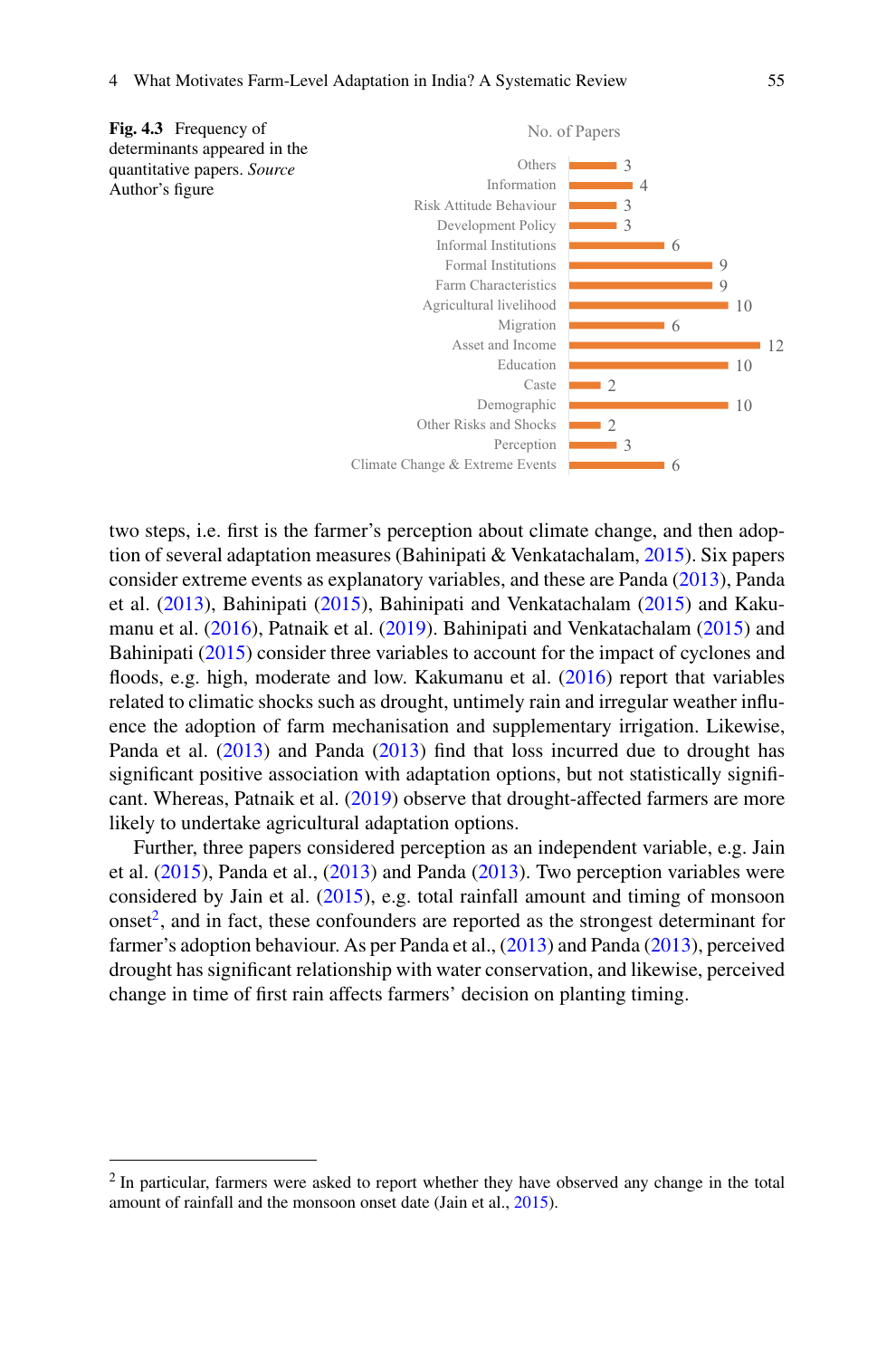#### *4.3.2 Other Covariate and Idiosyncratic Risks*

Apart from climatic aberrations, other covariate and idiosyncratic risks also negatively affect farmer's well-being, and as a result, it could have a spillover effect on farmer's adaptation decisions. Two papers have taken variables to capture the impact of other risks (see Fig. [4.3\)](#page-6-0). Three variables, for instance, were considered by Patnaik et al. [\(2019\)](#page-18-1) and those are infant mortality rate, health expenditure and number of months of food scarcity. Similarly, one variable such as food security status was taken by Mehar et al. [\(2016\)](#page-17-7). The infant mortality rate positively influences farmer's behaviour (Patnaik et al., [2019\)](#page-18-1). With reference to food security, Mehar et al. [\(2016\)](#page-17-7) observe that farmers facing food shortages are more likely to adapt, whereas Patnaik et al. [\(2019\)](#page-18-1) find a negative association.

# *4.3.3 Socio-economic Characteristics of Household and Household Head*

Numerous studies assert that the combination of social, economic and political factors reflects the adaptive capacity of an entity (Wisner, [2003\)](#page-19-0), and these factors could have influenced farmer's behaviour. We have considered six sub-categories such as demographic characteristics, social category, education, asset and income, migration and remittances and agricultural livelihood. It is observed that most of the papers consider at least one variable from the demographic characteristics (see Fig. [4.3\)](#page-6-0). The indicators mostly used are household size, gender and age of the household head. Except Kakumanu et al. [\(2016\)](#page-17-9), the remaining papers have taken at most three variables under demographic characteristics. Mixed results are observed across these set of studies. It is expected that literate households are able to access information on various adaptation options, and thus, they are more likely to adapt (Bahinipati  $\&$ Venkatachalam, [2015\)](#page-16-2). Hence, a few studies suggested organising farmer-to-farmer meetings for spillover of information (Bahinipati & Venkatachalam, [2015\)](#page-16-2). Around 10 papers have identified education as one of the determinants, and it is mostly observed as significant across the studies.

The social category of the household as an explanatory variable appeared in two papers; i.e. Khatri-chhetri et al. [\(2017\)](#page-17-10) and Patil et al. [\(2018\)](#page-18-9). The latter outlines significant result for the caste variable (Patil et al., [2018\)](#page-18-9). Richer households opt for several adaptation mechanisms because of access to resources, asset and income (Wisner et al., [2003\)](#page-19-0). Besides, Kakumanu et al. [\(2016\)](#page-17-9), the rest of the papers have taken at most four variables, and the frequently used ones are income, agricultural income, non-agricultural income and asset. Several papers have taken income as one of the variables (Bahinipati, [2015;](#page-16-3) Bahinipati & Venkatachalam, [2015\)](#page-16-2), whereas Patnaik et al. [\(2019\)](#page-18-1) have included asset variable, and Jain et al. [\(2015\)](#page-17-8) have constructed an asset index.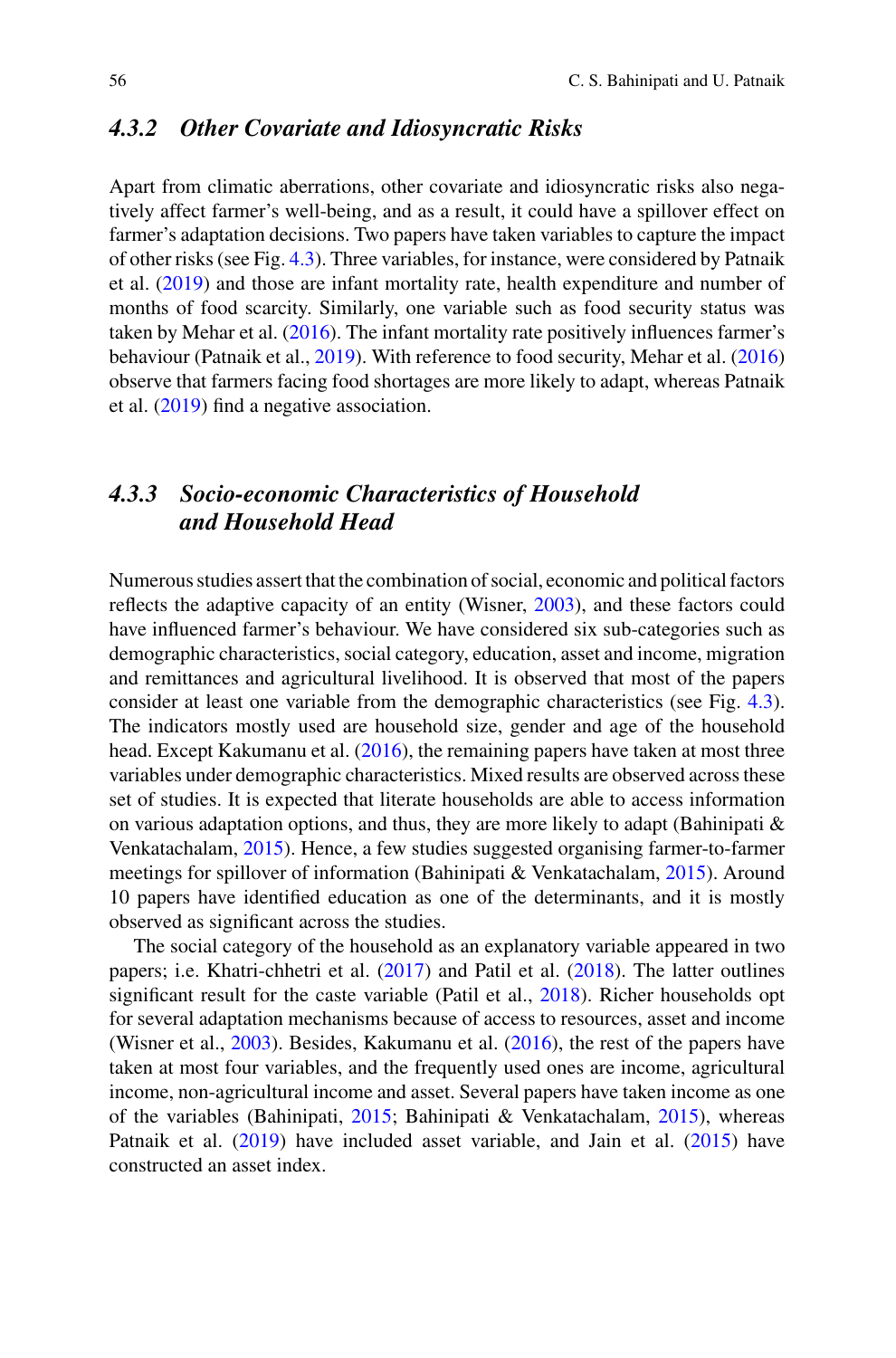Income diversification is considered as a major coping option to smoothen both income and consumption. It is largely adopted by households to withstand all types of risks and shocks, as reported in several papers within the development economics discourse (see Morduch, [1995\)](#page-17-12). In particular, either the household head or other family members migrate for better income opportunities and the remittances enhance adaptive capacity. As a result, the families with at least one migrated member are better equipped to undertake several adaptation measures. It appeared as an explanatory variable in six papers (see Fig. [4.3\)](#page-6-0). If the major share of income comes from agriculture, then those households are more likely to adopt various farm-level adaptation options to reduce potential damage to agricultural crops, and in turn, reduce variability in agricultural income. Around 10 papers have considered agriculture dependency livelihood as one of the variables.

#### *4.3.4 Farm Characteristics*

Farm characteristics are mostly viewed as a major determinant for taking up adaptation options, because, farmers could undertake measures on the basis of location of land, rainfed/ irrigation, soil quality, etc. Across the studies, the frequently adopted variables are soil characteristics, location of land, irrigation, input use, etc. Around 9 papers have taken up it as one of the independent variables (see Fig. [4.3\)](#page-6-0).

## *4.3.5 Access to Institutions*

Adoption of farm-level mechanisms requires capital and liquidity, for which, farmers depend on various formal and informal sources. Around 9 papers consider the former and 7 papers included variables related to the latter (see Fig. [4.3\)](#page-6-0). The papers by Kumar et al. [\(2011\)](#page-17-11), Bahinipati and Venkatachalam [\(2015\)](#page-16-2) and Bahinipati [\(2015\)](#page-16-3) have considered access to formal credit, and crop loss compensation. Panda [\(2013\)](#page-18-7) and Panda et al. [\(2013\)](#page-18-6) included access to credit and crop insurance in the model. The access to agricultural extension is taken by Mehar et al. [\(2016\)](#page-17-7). In regard to informal sources, most of the studies considered borrowing from money lender and self-help groups (Bahinipati, [2015;](#page-16-3) Bahinipati & Venkatachalam, [2015;](#page-16-2) Panda, [2013;](#page-18-7) Panda et al., [2013;](#page-18-6) Patnaik et al., [2019\)](#page-18-1). In summary, these variables show a positive association with farmer's adaptation decision.

Around three papers have engaged with development policy-related variables. Termed as generic adaptation measures, they are expected to enhance adaptive capacity of vulnerable households (Sharma & Patwardhan, [2008\)](#page-18-10). Access to Mahatma Gandhi National Rural Employment Guarantee Scheme (MGNREGS) is used as a confounder by three studies; Bahinipati and Venkatachalam [\(2015\)](#page-16-2), Bahinipati [\(2015\)](#page-16-3) and Patnaik et al. [\(2019\)](#page-18-1). Four papers considered information (agronomic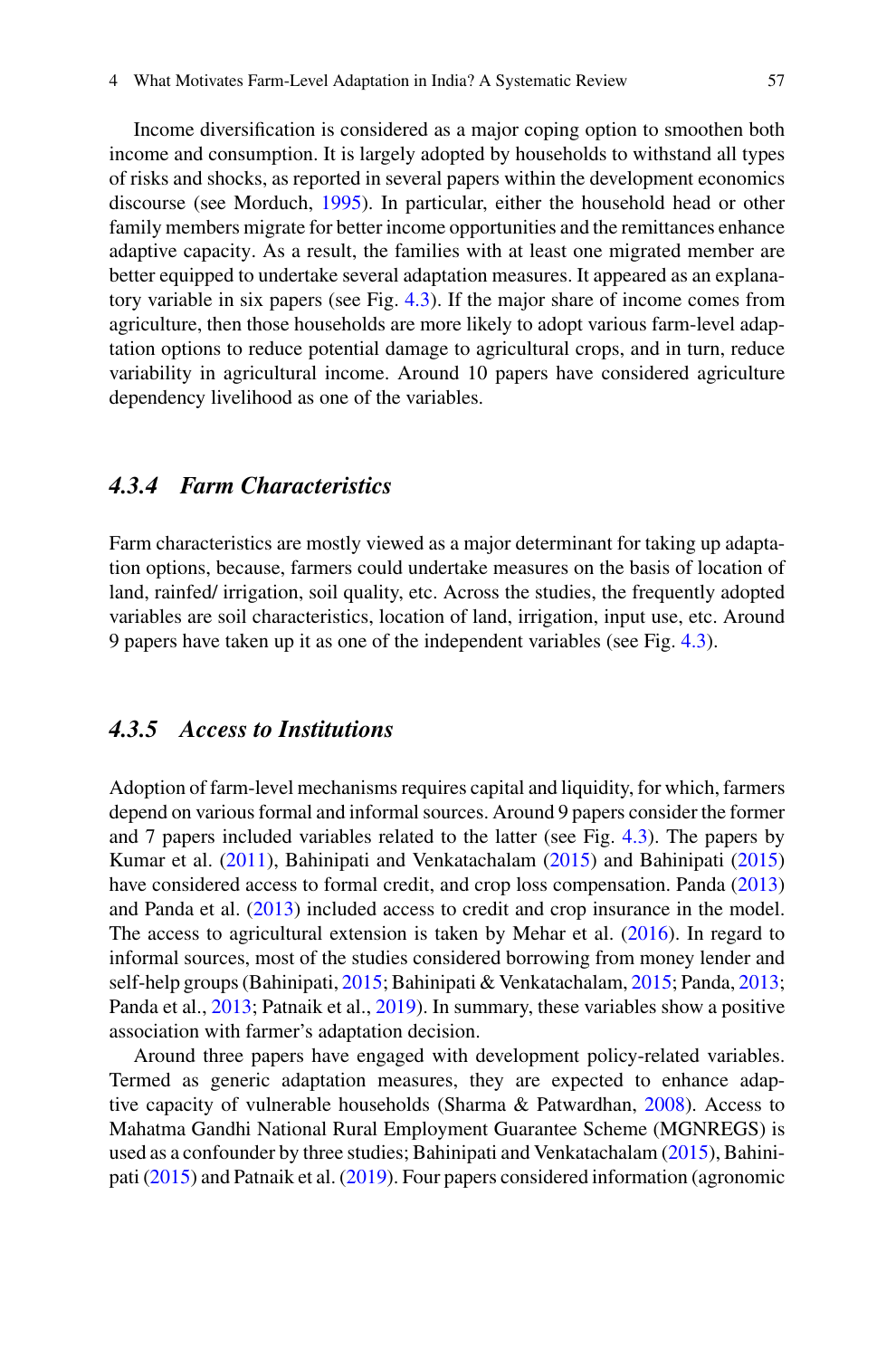and agro-climatic) as variable such as Jain et al. [\(2015\)](#page-17-8), Kumar et al. [\(2011\)](#page-17-11) Panda et al. [\(2013\)](#page-18-6) and Panda [\(2013\)](#page-18-7).

#### *4.3.6 Risk Attitude Behaviour and Other Variables*

Farmer's risk preference played a major role in influencing their decision on adoption of agricultural technologies and farm-level measures (Kakumanu et al., [2016\)](#page-17-9). Two papers considered risk attitude behaviour such as Jain et al. [\(2015\)](#page-17-8) and Kakumanu et al. [\(2016\)](#page-17-9). Following the Arrow-Pratt absolute risk aversion method, Kakumanu et al. [\(2016\)](#page-17-9) calculate risk premium and how it is influencing adoption of technology in agriculture. However, none of these studies have examined behavioural anomalies. In fact, behavioural economics discourse in recent past years has significantly contributed to how different behavioural anomalies influence people's choice architecture, and the possible anomalies are status quo bias, uncertainty and discounting future, social norms, nudge-like interventions, heuristics, etc. Besides these variables, a few other variables are also considered in the econometric models by three papers such as Kakumanu et al. [\(2016\)](#page-17-9), Kumar et al. [\(2011\)](#page-17-11) and Patil et al. [\(2018\)](#page-18-9).

## **4.4 Factors Influencing Farmer's Adaptive Behaviour: Qualitative Papers**

A contribution of the present chapter is the inclusion of findings from qualitative papers in the review. In total, we include around 23 papers for this review with the study areas spread over entire India. Appendix outlines different determinants of farm-level adaptation options extracted from these papers. The stressor across all these papers is climate variability and climate-related extreme events from droughts to cyclonic storms and floods. Around 11 papers focus on climate variability, and 3 papers consider both climate variability and extreme events. Drought is a major stressor for 8 papers, while one paper is related to cyclonic storm and flood, e.g. Duncan et al. [\(2017\)](#page-17-13).

Across studies related to climate variability, the reported major constraints are lack of knowledge about adaptation options (e.g. new varieties of seeds, soil conservation techniques, water management options, etc.), credit, wealth, climate information, shortage of inputs, access to agricultural extension, access to market, etc. (Kharumnuid et al., [2018;](#page-17-4) Singh et al., [2018b;](#page-18-11) Singh, [2017,](#page-18-12) [2018a;](#page-18-13) Tripathi & Mishra, [2017a,](#page-18-14) [2017b\)](#page-18-15). Kharumnuid et al. [\(2018\)](#page-17-4) and Tripathi and Mishra [\(2017a,](#page-18-14) [2017b\)](#page-18-15) outline that although the farmers perceive a change in climate over a temporal scale, they are not adopting effective mechanisms. Singh, [\(2018a\)](#page-18-13) finds that farmers mostly rely on short-term coping options. Rao [\(2017\)](#page-18-16) suggest creation of farm-ponds in the semi-arid regions of Telangana to arrest rapid decline of groundwater level. Only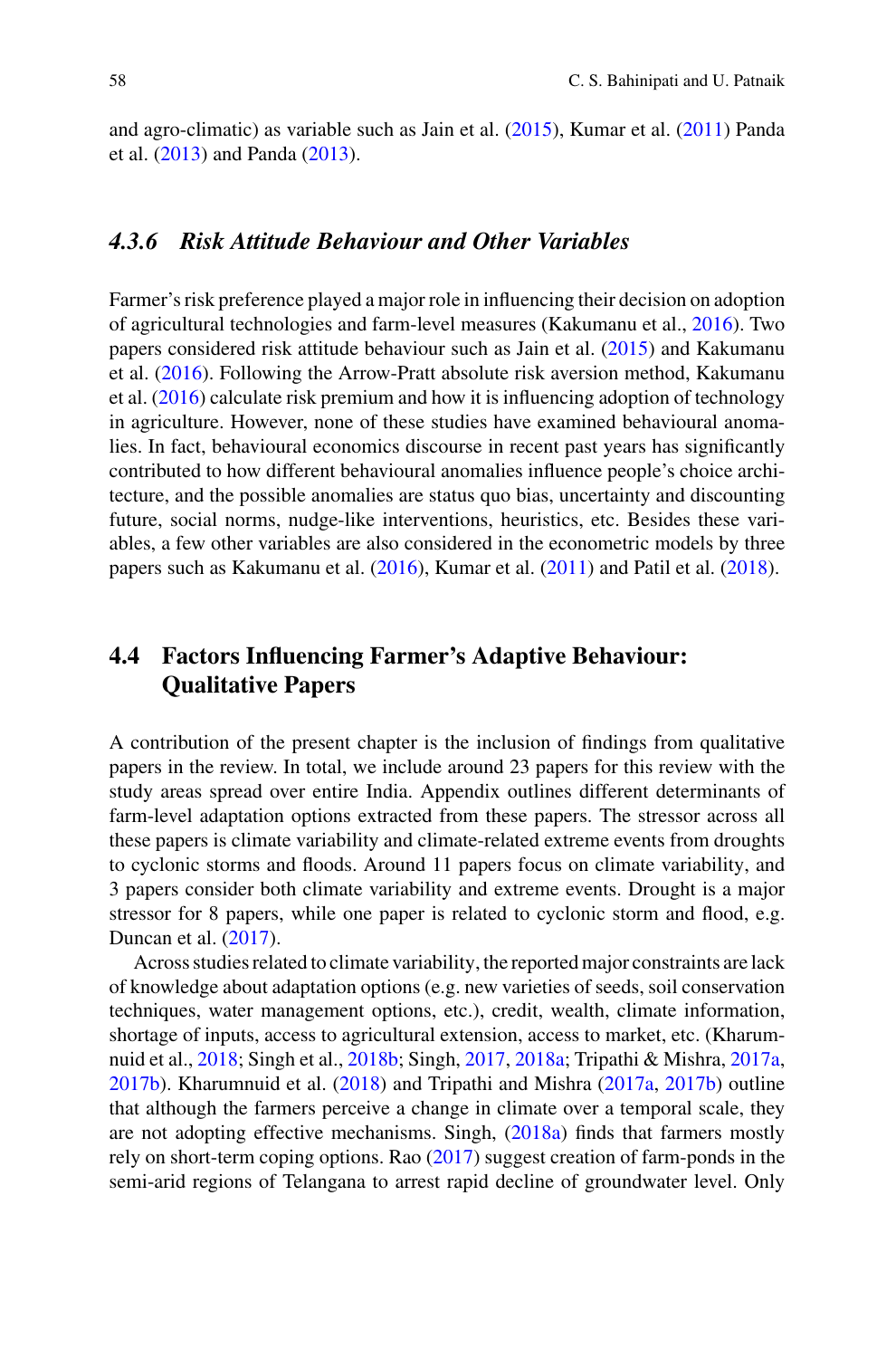one paper discusses the gender dimension of adaptation (Singh, [2017\)](#page-18-12). Around three papers focus on climate information. These papers indicate that climate information influences farmer's adaptation decision in Maharashtra (Lobo, Chattopadhyay and Rao, [2017\)](#page-17-14), West Bengal (Mishra, [2013\)](#page-17-15) and Tamil Nadu (Rengalakshmi, Manjula and Devaraj, [2018\)](#page-18-17), and dissemination of information through mobile phone was found to be most cost-effective (Lobo et al., [2017\)](#page-17-14). In Maharashtra and Tamil Nadu, social network, farmer-to-farmer interaction, agricultural extension service, training, technology know how and interaction between farmer, financial institutions and local government should be initiated for large scale dissemination of climate information (Lobo et al., [2017;](#page-17-14) Rengalakshmi et al., [2018\)](#page-18-17). Looking at both climate variability and extremes, Bhatta et al. [\(2016a](#page-17-16), [2016b](#page-17-17)) conclude that adaptation options are driven by rainfall patterns, and more emphasis should be given for social protection, participatory action research to identify climate smart agricultural options, and widen the focus area of agricultural research, policy and development agencies. Also, marketrelated drivers are observed as major determinants for changing agricultural practices (Bhatta et al., [2016a](#page-17-17)).

Studies related to drought have taken case studies from Andhra Pradesh (Balaji, Ganapuram, and Devakuma[r2015;](#page-16-4) Banerjee, [2015;](#page-16-5) Banerjee et al., [2013\)](#page-17-18), South India (Venot, ), Odisha (Mishra & Mishra, [2010;](#page-17-19) Panda, [2016\)](#page-18-18), Gujarat (Mwinjaka, Gupta, and Bresser, [2010\)](#page-17-20) and Maharashtra (Banerjee, [2015;](#page-16-5) Banerjee et al., [2013;](#page-17-18) Udmale, [2014\)](#page-18-19). Balaji et al. [\(2015\)](#page-16-4) infer that the likelihood of adoption of options is high for smallholder farmers if they are part of the learning process. Banerjee et al. [\(2013\)](#page-17-18) observe the major constraints are poor governance, lack of collective action, inequality, political influence and social exclusion. Venot et al. [\(2010\)](#page-18-20) observe that farmers in South India are opting for short-term coping measures. The intensity of droughts is seen as key for adoption of adaptation mechanisms in Odisha (Mishra & Mishra, [2010\)](#page-17-19). Panda [\(2016\)](#page-18-18) mentions that at the community level, the constraints are lack of government intervention, no knowledge about drought resistant crops, lack of renovation of water bodies and irrigation systems. Overall, integration of indigenous knowledge and traditional practices with scientific knowledge and development planning is supported by Banerjee et al. (2015) and Singh et al. [\(2018a\)](#page-18-13), Singh et al. [\(2018b\)](#page-18-11).

## **4.5 Concluding Remarks**

Adopting farm-level options is imperative for the farmers in India to mitigate potential damages to agricultural output. Over the years, low uptake was cited across the studies, and therefore, identifying determinants is a major research question for several papers. There is a gap in the literature with regard to comprehensive reviews of existing studies examining the factors that facilitate farmers to adopt farm-level adaptation measures. This chapter attempts to address this by reviewing 12 quantitative and 23 qualitative papers published between 2001 and 2018. We have come up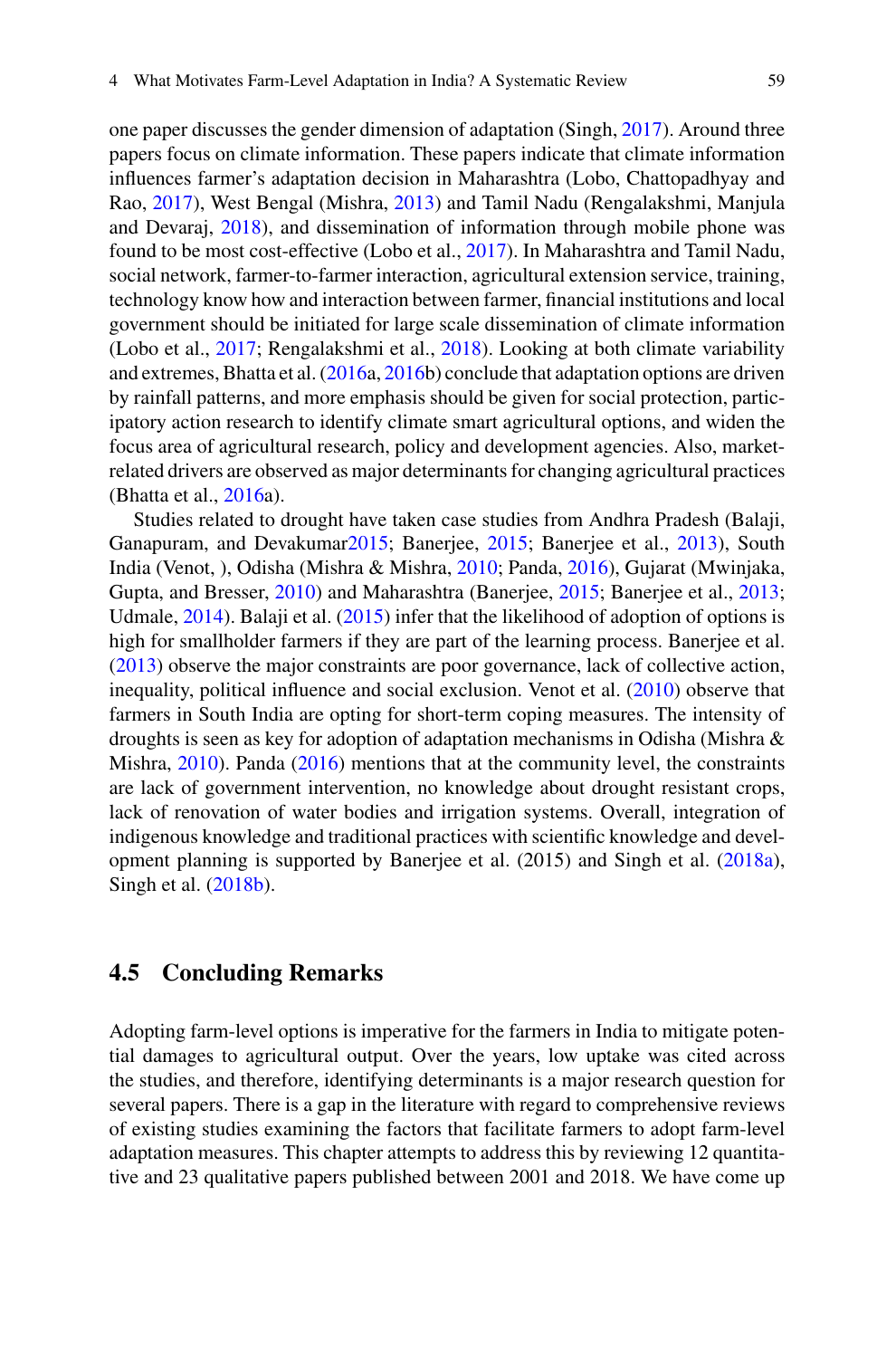with four major conclusions. *First*, non-climatic factors like demographic characteristics, asset and income, education, dependency on agriculture, farm characteristics and access to financial institutions are observed as major motivating factors. *Second*, this chapter advocates future studies to establish the causal relationship of farmlevel adaptation options with climate change and extreme events and to identify climate and extreme event specific adaptation measures. *Third*, there is a paucity of studies with reference to perception, risk attitude behaviour, climate information and development-related policies. *Fourth*, although behavioural economics discourse has lot to do with human behaviour, little research has been taken up on climate change adaptation research in India. These findings provide important avenues for scholarly communities and policy makers for expanding the domains of future research while realigning existing plans to address the observed gaps and develop evidence-based policies to undertake adaptation mechanisms.

Although research on issues related to agriculture is extensive in India, focus on the aspects related to the impact of climatic aberrations and extremes started only during the past one and half decades. We have attempted to include papers in this chapter based on seemingly robust inclusion criteria, but the non-inclusion of many research articles related to agricultural interventions has been a limitation. Further, we have excluded several papers in grey literature. Another limitation of the review is that we have not examined the farm-level adaptation decisions across different categories of farmers, for instance, large farmers compared to small and marginal ones. A final weakness concerns the exclusion of non-farm adaptation measures. Addressing some of these could be a starting point for future research.

**Acknowledgements** The first author has received financial support from the Indian Institute of Technology Tirupati, Yerpedu, India through the New Faculty Initiative Grant (NFIG) to carry out this study. The authors would like to acknowledge the research support received from Vijay Kumar and Dinamani Biswal. The usual disclaimers apply.

# **Appendix: Summary of Major Findings from the Qualitative Studies**

| S. No. $\vert$ Author (Yyear) | Study location | Major findings |
|-------------------------------|----------------|----------------|
| $\vert$ Climate variability   |                |                |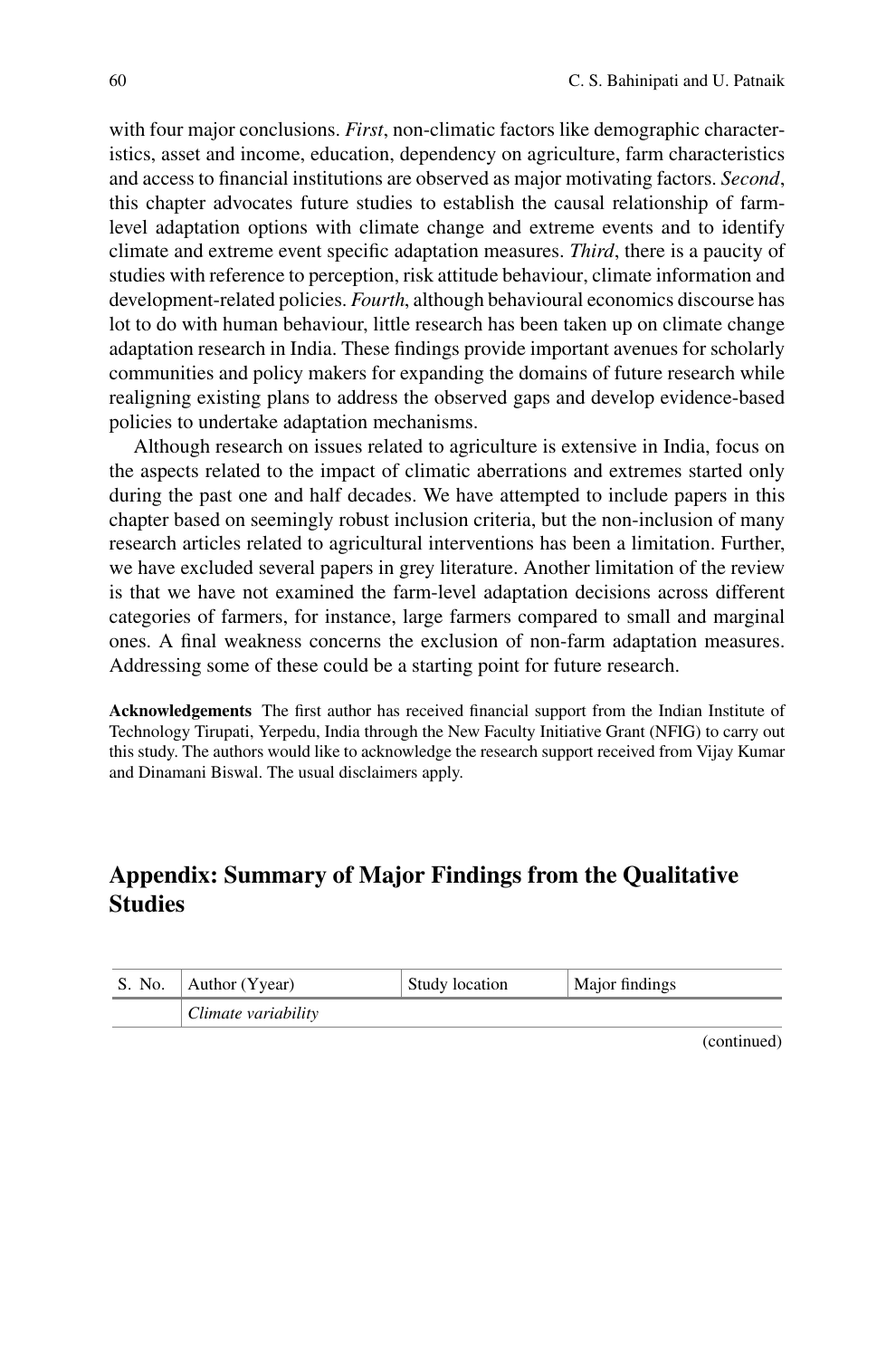| (continued) |
|-------------|
|-------------|

| S. No.         | Author (Yyear)             | Study location | Major findings                                                                                                                                                                                                                                                                                                                                          |
|----------------|----------------------------|----------------|---------------------------------------------------------------------------------------------------------------------------------------------------------------------------------------------------------------------------------------------------------------------------------------------------------------------------------------------------------|
| 1              | Kharumnuid et al. (2018)   | Meghalaya      | • Large percentage of<br>households undertake<br>medium level adaptation,<br>i.e. persistence of<br>adaptation deficit<br>• Major constraints: market<br>price distortion, lack of<br>technical knowhow,<br>communication and market,<br>shortage of inputs,<br>particularly quality seeds<br>and non-availability of<br>climate information            |
| 2              | Lobo et al. (2017)         | Maharashtra    | • Dissemination of<br>agro-climatic information<br>through mobile is<br>cost-effective<br>• Training and awareness<br>campaign, technology<br>knowhow and interaction<br>among the farmers, civil<br>society organisations,<br>financial institutions and<br>local government bodies are<br>required for further scaling<br>up                          |
| 3              | Mishra et al. $(2013)$     | West Bengal    | Access to rainfall forecast<br>information reduces the use<br>of water for irrigation                                                                                                                                                                                                                                                                   |
| $\overline{4}$ | Rao et al. (2017)          | Telangana      | • Farm pond could reduce<br>water footprint, in turn,<br>increase groundwater level,<br>and hence, increase cropped<br>area and productivity                                                                                                                                                                                                            |
| 5              | Rengalakshmi et al. (2018) | Tamil Nadu     | • Climate information should<br>be context specific and gender<br>sensitive, and integration of<br>traditional knowledge with<br>scientific information is<br>essential<br>· Social network,<br>farmer-to-farmer<br>interaction and agricultural<br>extension services should<br>be promoted for large scale<br>dissemination of climate<br>information |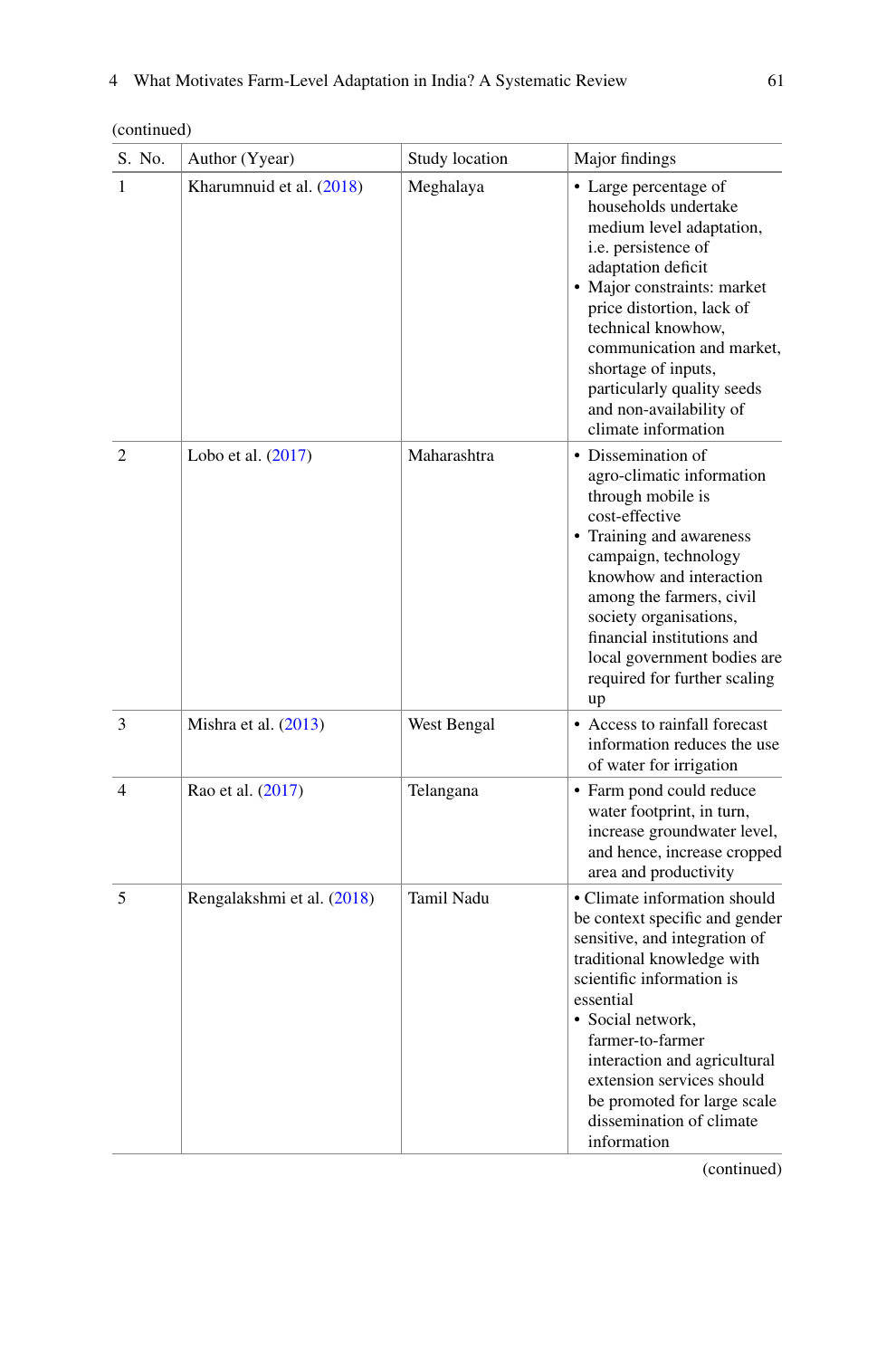| S. No. | Author (Yyear)                                   | Study location       | Major findings                                                                                                                                                                                                                                                                                                                                                                   |
|--------|--------------------------------------------------|----------------------|----------------------------------------------------------------------------------------------------------------------------------------------------------------------------------------------------------------------------------------------------------------------------------------------------------------------------------------------------------------------------------|
| 6      | Singh et al. $(2016)$                            | Rajasthan            | • Apart from resource<br>endowment, social<br>cognitive factors like<br>perceived adaptive capacity<br>and efficacy to carry out<br>adaptation options<br>influence farmers' decision                                                                                                                                                                                            |
| 7      | Singh et al. $(2017)$                            | Arunachal Pradesh    | • Gender and wealth are<br>found as major<br>determinants                                                                                                                                                                                                                                                                                                                        |
| 8      | Singh et al., $(2018a)$                          | Karnataka            | • Responses are<br>multi-dimensional; vary<br>with geography, identity,<br>social capital and economic<br>status<br>• Farmers rely more on<br>short-term coping strategies<br>and less long-term<br>measures<br>• Interventions may not be<br>climate specific, therefore,<br>integration of climate<br>component is necessary, i.e.<br>comprehensive<br>risk-response framework |
| 9      | Singh et al. $(2018b)$                           | Punjab and Telangana | • Major constraints are lack<br>of knowledge, credit,<br>climate information, land<br>holding and shortage of<br>input and agricultural<br>labour<br>• Integration of local level<br>perception and adaptation<br>strategies in development<br>planning                                                                                                                          |
| 10     | Tripathi and Mishra (2017a,<br>2017 <sub>b</sub> | <b>Uttar Pradesh</b> | • Farmers perceive climate<br>variability, but not<br>undertaking effective<br>response<br>• Advises to provide climate<br>information, extension<br>services and to organise<br>capacity building<br>programme                                                                                                                                                                  |
|        | Climate variability and Extreme Events           |                      |                                                                                                                                                                                                                                                                                                                                                                                  |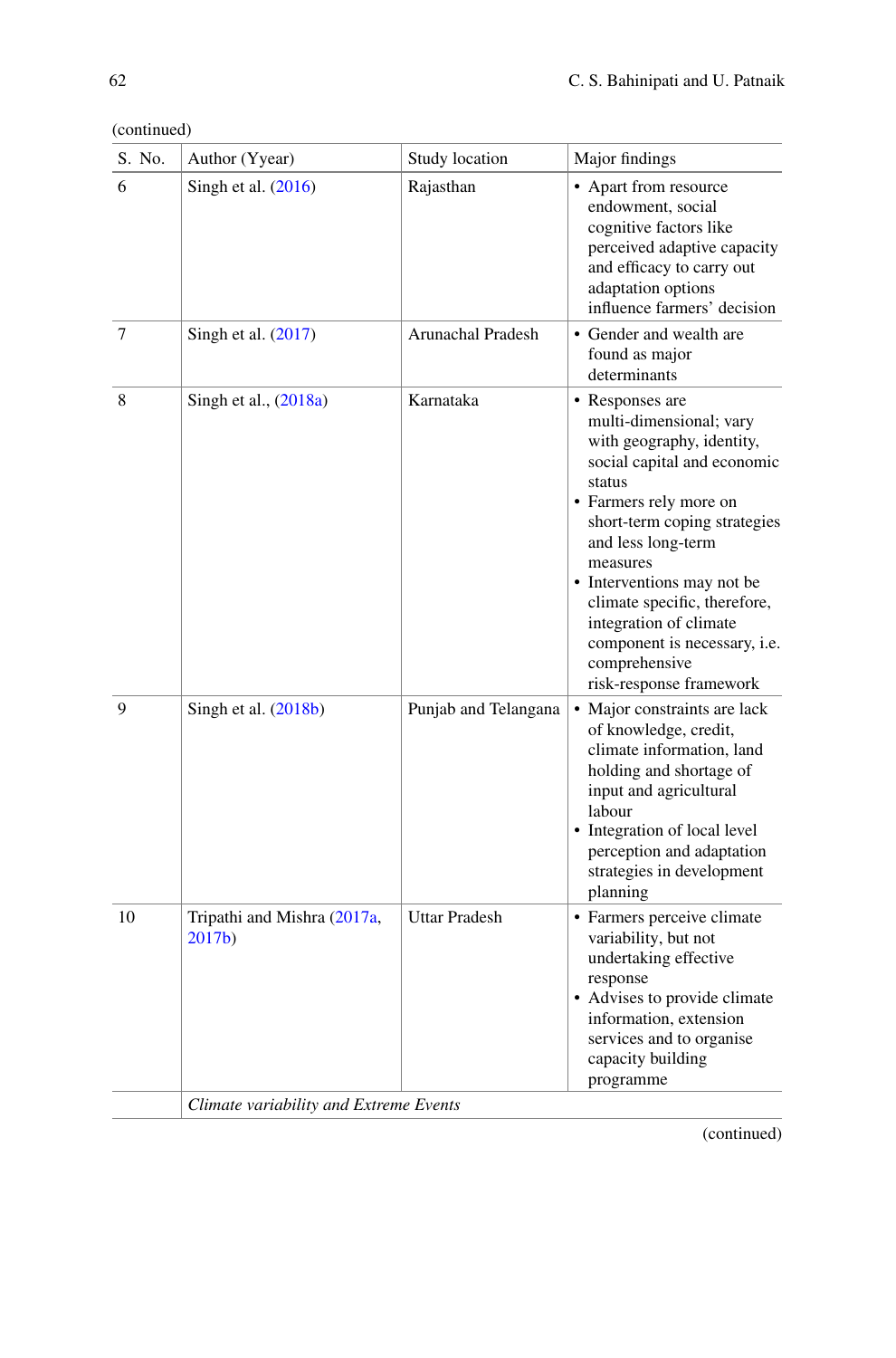| S. No. | Author (Yyear)        | Study location | Major findings                                                                                                                                                                                                                                                                                                                                                                                                                                                                                           |
|--------|-----------------------|----------------|----------------------------------------------------------------------------------------------------------------------------------------------------------------------------------------------------------------------------------------------------------------------------------------------------------------------------------------------------------------------------------------------------------------------------------------------------------------------------------------------------------|
| 11     | Bhatta et al. (2016a) | <b>Bihar</b>   | • Adaptation practices are<br>associated with rainfall<br>patterns, e.g. farmers in<br>medium rainfall areas<br>$(900-1500$ mm) are taking<br>several adaptation practices<br>• Large farmers undertake<br>on-farm livelihood options,<br>and also more innovative<br>• More emphasis for social<br>protection, participatory<br>action research to identify<br>efficient climate smart<br>agricultural options; widen<br>the focus area of<br>agricultural research, policy<br>and development agencies |
| 12     | Bhatta et al. (2016b) | Bihar          | • Farmers in the high rainfall<br>region (1500-2100 mm) are<br>likely to undertake several<br>on-farm livelihood<br>diversification activities<br>• Market-related drivers are<br>major determinants<br>• Evokes for developing<br>rainfall and farmers'<br>resource endowment<br>strategies                                                                                                                                                                                                             |
| 13     | Pandey (2018)         | Uttarakhand    | • Communities are largely<br>depending on traditional<br>knowledge and historical<br>climate information, and<br>thus, integration of these<br>with scientific knowledge<br>could lead to cost-effective<br>options<br>• Major barriers are shortage<br>of cash, lack of information<br>and awareness                                                                                                                                                                                                    |
|        | Drought               |                |                                                                                                                                                                                                                                                                                                                                                                                                                                                                                                          |
| 14     | Balaji et al. (2015)  | Andhra Pradesh | • High likelihood of<br>undertaking adaptation by<br>smallholder farmers when<br>they are part of a learning<br>context, e.g. Mobi-MOOC<br>• Advocates for requirement<br>of effective channels of<br>information sharing and<br>capacity development                                                                                                                                                                                                                                                    |

(continued)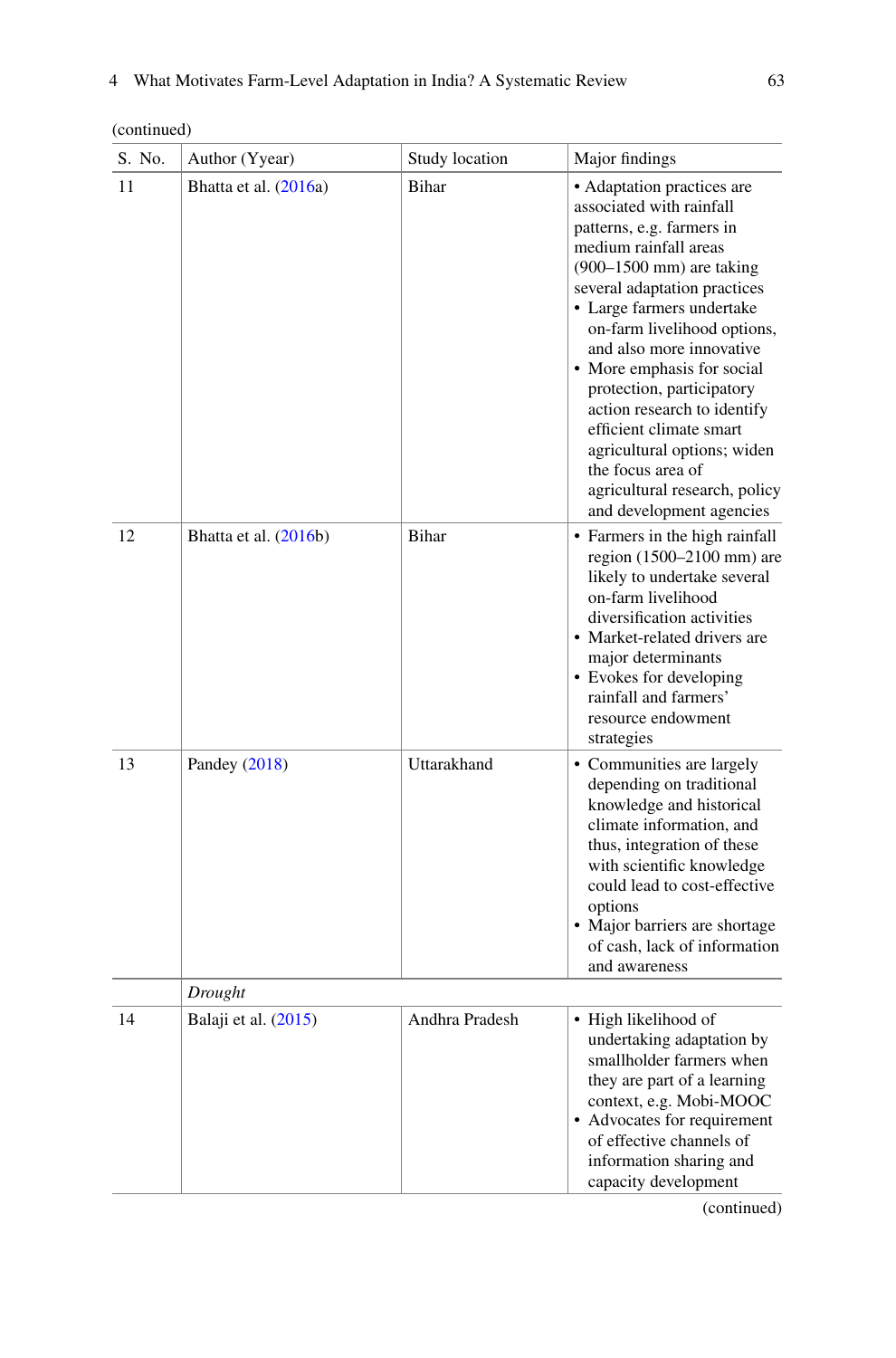| S. No. | Author (Yyear)           | Study location                    | Major findings                                                                                                                                                                                                                                                                                                                                                                                                                                                                                               |
|--------|--------------------------|-----------------------------------|--------------------------------------------------------------------------------------------------------------------------------------------------------------------------------------------------------------------------------------------------------------------------------------------------------------------------------------------------------------------------------------------------------------------------------------------------------------------------------------------------------------|
| 15     | Banerjee et al. (2013)   | Andhra Pradesh and<br>Maharashtra | • Minimum of impact of<br>information dissemination<br>on the poor farmers<br>• Poor governance, collective<br>action, inequality, local level<br>political power and social<br>exclusion are the major<br>constraints<br>• Advocates for undertaking<br>adaptation at institutional<br>and community level, so it<br>minimises the additional<br>burden on the marginalised<br>communities. Further,<br>support to be provided with<br>respect to finance,<br>information, technology<br>and infrastructure |
| 16     | Banerjee (2015)          | Andhra Pradesh and<br>Maharashtra | • Integration of indigenous<br>knowledge and traditional<br>practices while designing<br>climate action plan<br>• At policy level, financial<br>inclusion and land right to<br>women should be promoted                                                                                                                                                                                                                                                                                                      |
| 17     | Venot et al. $(2010)$    | South India                       | • Farmers are changing the<br>cropping patterns followed<br>by a drought and back to<br>normal crops in other years,<br>i.e. mostly adopting<br>short-term coping strategies                                                                                                                                                                                                                                                                                                                                 |
| 18     | Mishra and Mishra (2010) | Odisha                            | •Adaptation options are<br>undertaken based on the<br>drought intensity                                                                                                                                                                                                                                                                                                                                                                                                                                      |
| 19     | Mwinjaka et al. (2010)   | Gujarat                           | • Additional government<br>interventions to assist poor<br>farmers are essential<br>• Greater coordination<br>between research,<br>monitoring and<br>technological institutes are<br>required<br>• Though several policies are<br>in place to withstand<br>drought, these are not<br>benefiting poor farmers<br>(e.g. food for work<br>programme, credit,<br>insurance, etc.)                                                                                                                                |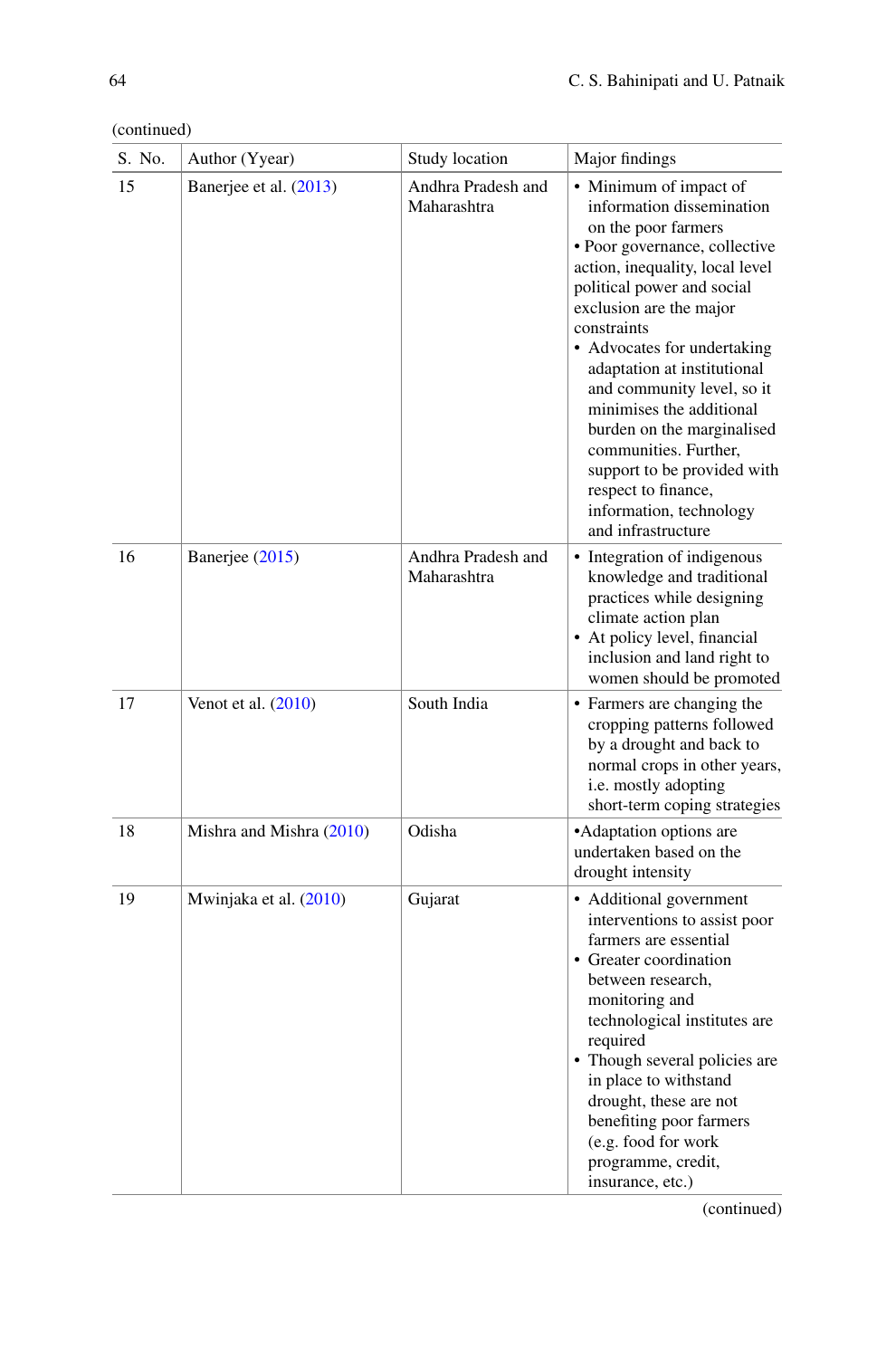| S. No. | Author (Yyear)                             | Study location | Major findings                                                                                                                                                                                                                                                                                                                                       |
|--------|--------------------------------------------|----------------|------------------------------------------------------------------------------------------------------------------------------------------------------------------------------------------------------------------------------------------------------------------------------------------------------------------------------------------------------|
| 20     | Panda $(2016)$                             | Odisha         | • Major barriers:<br>• Household level: shortage of<br>water and irrigation facility,<br>knowledge about several<br>adaptation options and early<br>warning system<br>• Community level: lack of<br>government intervention, no<br>knowledge about drought<br>resistant crops and pro-active<br>renovation of water bodies<br>and irrigation systems |
| 2.1    | Udmale et al. $(2014)$                     | Maharashtra    | • Farmers perceive climate<br>change, however, not adopt<br>sufficient options<br>• Low satisfaction for<br>government supported<br>drought mitigation<br>measures                                                                                                                                                                                   |
|        | Other hazards (Cyclonic Storms and Floods) |                |                                                                                                                                                                                                                                                                                                                                                      |
| 22     | Duncan et al. $(2017)$                     | Odisha         | • Factors related to social,<br>economic, institutional and<br>environmental are affecting<br>farmers' resilience capacity                                                                                                                                                                                                                           |

(continued)

*Source* Author's compilation from different studies

## **References**

- <span id="page-16-1"></span>Ahmed, A. (2022). Autonomous adaptation to flooding by farmers in Pakistan. In A. K. E. Haque, P. Mukhopadhyay, M. Nepal & M. R. Shammin (Eds.), *Climate change and community resilience: Insights from South Asia* (pp. 101–112). Springer Nature.
- <span id="page-16-0"></span>Aryal, J. P., Sapkota, T. B., Khurana, R., et al. (2019). Climate change and agriculture in South Asia: Adaptation options in smallholder production systems. *Environment, Development and Sustainability, 22*, 5045–5075.
- <span id="page-16-3"></span>Bahinipati, C. S. (2015). Determinants of farm-level adaptation diversity to cyclone and flood: Insights from a farm household-level survey in Eastern India. *Water Policy, 17*, 742–761.
- <span id="page-16-2"></span>Bahinipati, C. S., & Venkatachalam, L. (2015). What drives farmers to adopt farm-level adaptation practices to climate extremes: Empirical evidence from Odisha, India. *International Journal of Disaster Risk Reduction, 14*(4), 347–356.
- <span id="page-16-4"></span>Balaji, V., Ganapuram, S., & Devakumar, C. (2015). Communication and capacity building to advance adaptation strategies in agriculture in the context of climate change in India. *Decision, 42*(2), 147–158.
- <span id="page-16-5"></span>Banerjee, R. (2015). Farmer's perception of climate change, impact and adaptation strategies: A case study of four villages in the semi-arid regions of India. *Natural Hazards, 75*, 2829–2845.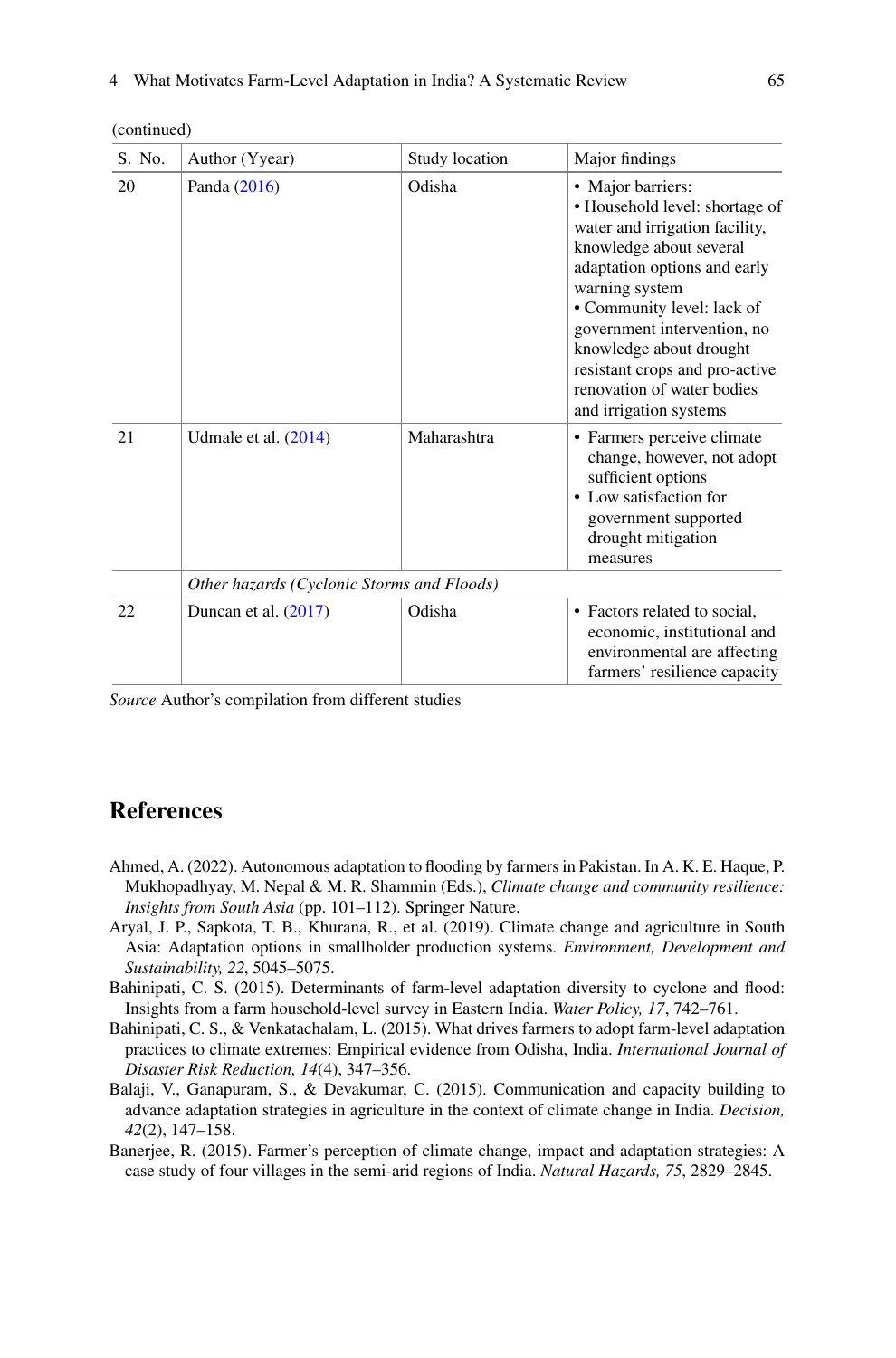- <span id="page-17-18"></span>Banerjee, R., Kamanda, J., Bantilan, C., et al. (2013). Exploring the relationship between local institutions in SAT India and adaptation to climate variability. *Natural Hazards, 65*, 1443–1464.
- <span id="page-17-0"></span>Below, T., Artner, A., Siebert, R., & Sieber, S. (2010). Micro-level practices to adapt to climate change for African small-scale farmers: A review of selected literature. *IFPRI Discussion Paper 00953*.
- <span id="page-17-16"></span>Bhatta, G. D., Aggarwal, P. K., Shrivastava, A. K., et al. (2016a). Is rainfall gradient a factor of livelihood diversification? Empirical evidence from around climatic hotspots in Indo-Gangetic Plains. *Environment, Development and Sustainability, 18*(6), 1657–1678.
- <span id="page-17-17"></span>Bhatta, G. D., Aggarwal, P. K., Kristjanson, P., et al. (2016b). Climatic and non-climatic factors influencing changing agricultural practices across different rainfall regimes in South Asia.*Current Science, 110*(7), 1272–1281.
- <span id="page-17-6"></span>Bird, F. A., Pradhan, A., Bhavani, R. V., & Dangour, A. D. (2019). Interventions in agriculture for nutrition outcomes: A systematic review focused on South Asia. *Food Policy, 82*, 39–49.
- <span id="page-17-1"></span>Cariappa, A. G. A., Mahida, D. P., Lal, P., & Chandel, B. S. (2020). Correlates and impact of crop insurance in India: Evidence from a nationally representative survey. *Agricultural Finance Review*. <https://doi.org/10.1108/AFR-03-2020-0034>
- <span id="page-17-5"></span>Dang, H. L., et al. (2019). Factors influencing the adaptation of farmers in response to climate change: A review. *Climate and Development*. <https://doi.org/10.1080/17565529.2018.1562866>
- <span id="page-17-2"></span>Devi, P. I., Sam, A. S., & Sathyan, A. R. (2022). Resilience to climate stresses in South India: Conservation responses and exploitative reactions. In A. K. E. Haque, P. Mukhopadhyay, M. Nepal, & M. R. Shammin (Eds.), *Climate change and Community resilience: Insights from South Asia* (pp. 113–127). Springer Nature.
- <span id="page-17-13"></span>Duncan, J. M., Tompkins, E. L., Dash, J., et al. (2017). Resilience to hazards: Rice farmers in the Mahanadi Delta India. *Ecology and Society, 22*(4), 3. <https://doi.org/10.5751/ES-09559-220403>
- <span id="page-17-3"></span>Ghosh, S., & Roy, S. (2022). Climate change, ecological stress and livelihood choices in Indian Sundarban. In A. K. E. Haque, P. Mukhopadhyay, M. Nepal, & M. R. Shammin (Eds.), *Climate change and community resilience: Insights from South Asia* (pp. 399–413). Springer Nature
- <span id="page-17-8"></span>Jain, M., Naeem, S., Orlove, B., et al. (2015). Understanding the causes and consequences of differential decision-making in adaptation research: Adapting to a delayed monsoon onset in Gujarat, India. *Global Environmental Change, 31*, 98–109.
- <span id="page-17-9"></span>Kakumanu, K. R., Kuppanan, P., Shalander, K., et al. (2016). Assessment of risk premium in farm technology adoption as a climate change adaptation strategy in the dryland systems of India. *International Journal of Climate Change Strategies and Management, 8*(5), 689–717.
- <span id="page-17-4"></span>Kharumnuid, P., Rao, I., Sudharani, V., et al. (2018). Farm level adaptation practices of potato growing farmers in East Khasi Hills district of Meghalaya India. *Journal of Environmental Biology, 39*(5), 575–580.
- <span id="page-17-10"></span>Khatri-Chhetri, A., Aggarwal, P., Joshi, P. et al., (2017). Farmer's prioritization of climate-smart agriculture (CSA) technologies. *Agricultural Systems, 151*, 184–191
- <span id="page-17-11"></span>Kumar, D. S., et al. (2011). An analysis of farmer's perception and awareness towards crop insurance as a tool for risk management in Tamil Nadu.*Agricultural Economics Research Review, 24*, 37–46.
- <span id="page-17-14"></span>Lobo, C., Chattopadhyay, N., & Rao, K. V. (2017). Making smallholder farming climate-smart: Integrated agrometeorological services. *Economic and Political Weekly, 52*(1), 53–58.
- <span id="page-17-7"></span>Mehar, M., Mittal, S., & Prasad, N. (2016). Farmers coping strategies for climate shock: Is it differentiated by gender? *Journal of Rural Studies, 44*, 123–131.
- <span id="page-17-19"></span>Mishra, S. K., & Mishra, N. (2010). Vulnerability and adaptation analysis in flood affected areas of Orissa. *Social Change, 40*(2), 175–193.
- <span id="page-17-15"></span>Mishra, A., et al. (2013). Short-term rainfall forecasts as a soft adaptation to climate change in irrigation management in North-East India. *Agricultural Water Management, 127*, 97–106.
- <span id="page-17-12"></span>Morduch, J. (1995). Income smoothing and consumption smoothing. *Journal of Economic Perspectives, 9*(3), 103–114.
- <span id="page-17-20"></span>Mwinjaka, O., Gupta, J., & Bresser, T. (2010). Adaptation strategies of the poorest farmers in drought-prone Gujarat. *Climate and Development, 2*(4), 346–363.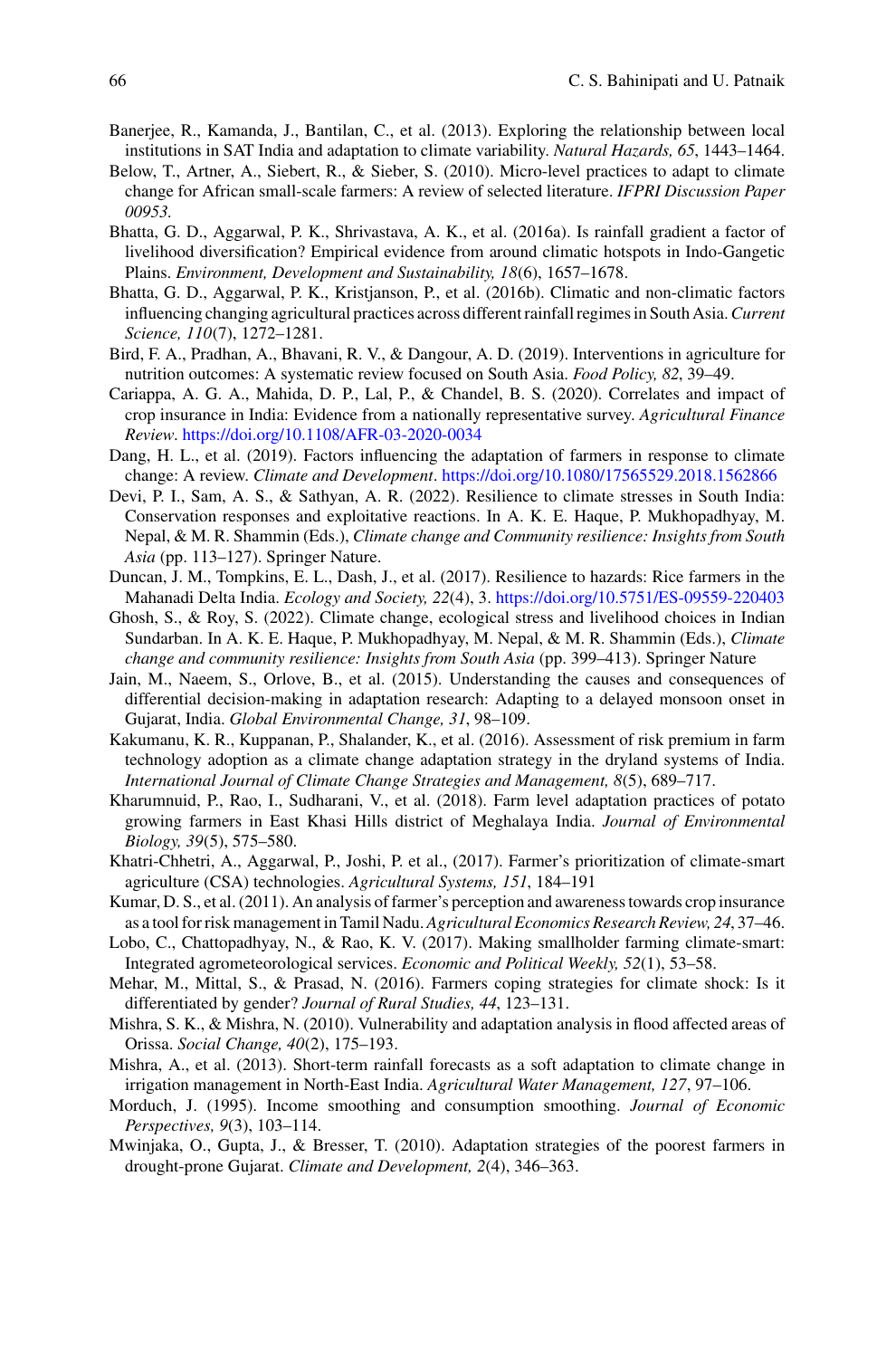- <span id="page-18-7"></span>Panda, A. (2013). Climate variability and the role of access to crop insurance as a social-protection measure: Insights from India. *Development Policy Review, 31*(2), 57–73.
- <span id="page-18-18"></span>Panda, A. (2016). Exploring climate change perceptions, rainfall trends and perceived barriers to adaptation in a drought affected region in India. *Natural Hazards, 84*(2), 777–796.
- <span id="page-18-6"></span>Panda, A., et al. (2013). Adaptive capacity contributing to improved agricultural productivity at the household level: Empirical findings highlighting the importance of crop insurance. *Global Environmental Change, 23*, 782–790.
- <span id="page-18-22"></span>Pandey, R., et al. (2018). Climate change adaptation in the Western-Himalayas: Household level perspectives on impacts and barriers. *Ecological Indicators, 84*, 27–37.
- <span id="page-18-9"></span>Patil, V. S., et al. (2018). Adapting or changing water? Crop choice and farmer's responses to water stress in peri-urban Bangalore, India. *Irrigation and Drainage, 68*, 140–151.
- <span id="page-18-1"></span>Patnaik, U., Das, P. K., & Bahinipati, C. S. (2019). Development interventions, adaptation decisions and farmer's well-being: Evidence from drought prone households in rural India. *Climate and Development, 11*(4), 302–318.
- <span id="page-18-5"></span>Pielke, R. J., et al. (2007). Lifting the taboo on adaptation. *Nature, 455*(8), 597–598.
- <span id="page-18-0"></span>Pingali, P., et al. (2019). *Transforming food systems for a rising India*. Palgrave Macmillan.
- <span id="page-18-16"></span>Rao, C. S. R., et al. (2017). Farm-pond for climate resilient rain-fed agriculture. *Current Science, 112*(3), 471–477.
- <span id="page-18-17"></span>Rengalakshmi, R., Manjula, M., & Devaraj, M. (2018). Making climate information communication gender sensitive: Lessons from Tamil Nadu. *Economic and Political Weekly, 53*(17), 87–95.
- <span id="page-18-8"></span>Sahu, N. C., & Mishra, D. (2013). Analysis of perception and adaptability strategies of the farmers to climate change in Odisha, India. *APCBEE Procedia, 5*, 123–127.
- <span id="page-18-4"></span>Shaffril, H. A. M., Krauss, S. E., & Samsuddin, S. F. (2018). A systematic review on Asian farmer's adaptation practices towards climate change. *Science of the Total Environment, 644*, 683–695.
- <span id="page-18-10"></span>Sharma, U., & Patwardhan, A. (2008). An empirical approach to assessing generic adaptive capacity to tropical cyclone risk in coastal districts of India. *Mitigation and Adaptation Strategies for Global Change, 13*(8), 819–831.
- <span id="page-18-21"></span>Singh, C., Dorwarda, P., & Osbahra, H. (2016). Developing a holistic approach to the analysis of farmer decision-making: Implications for adaptation policy and practice in developing countries. *Land Use Policy, 59*, 329–343.
- <span id="page-18-12"></span>Singh, R. K., et al. (2017). Perceptions of climate variability and livelihood adaptations relating to gender and wealth among the Adi community of the Eastern Indian Himalayas. *Applied Geography, 85*, 41–52.
- <span id="page-18-13"></span>Singh, C., et al. (2018a). Risks and responses in rural India: Implications for local climate change adaptation action. *Climate Risk Management, 21*, 52–68.
- <span id="page-18-11"></span>Singh, N. P., Anand, B., & Khan, M. A. (2018b). Micro-level perception to climate change and adaptation issues: A prelude to mainstreaming climate adaptation into developmental landscape in India. *Natural Hazards, 92*, 1287–1304.
- <span id="page-18-2"></span>Singh, C., et al. (2020). Assessing the feasibility of adaptation options: Methodological advancements and directions for climate adaptation research and practice. *Climatic Change, 162*, 255–277.
- <span id="page-18-15"></span>Tripathi, A., & Mishra, A. K. (2017a). Farmers need more help to adapt to climate change. *Economic and Political Weekly, 52*(24), 53–59.
- <span id="page-18-14"></span>Tripathi, A., & Mishra, A. K. (2017b). Knowledge and passive adaptation to climate change: An example from Indian farmers. *Climate Risk Management, 16*, 195–207.
- <span id="page-18-19"></span>Udmale, P., et al. (2014). Farmer's perception of drought impacts, local adaptation and administrative mitigation measures in Maharashtra state, India.*International Journal of Disaster Risk Reduction, 10*, 250–269.
- <span id="page-18-20"></span>Venot, J. P., et al. (2010). Farmer's adaptation and regional land-use changes in irrigation systems under fluctuating water supply, south India. *Journal of Irrigation and Drainage Engineering, 136*(9), 595–609.
- <span id="page-18-3"></span>Vidanage, S. P., Kotagama, H. B., & Dunusinghe, P. M. (2022). Sri Lanka's small tank cascade systems: Building agricultural resilience in the dry zone. In A. K. E. Haque, P. Mukhopadhyay,